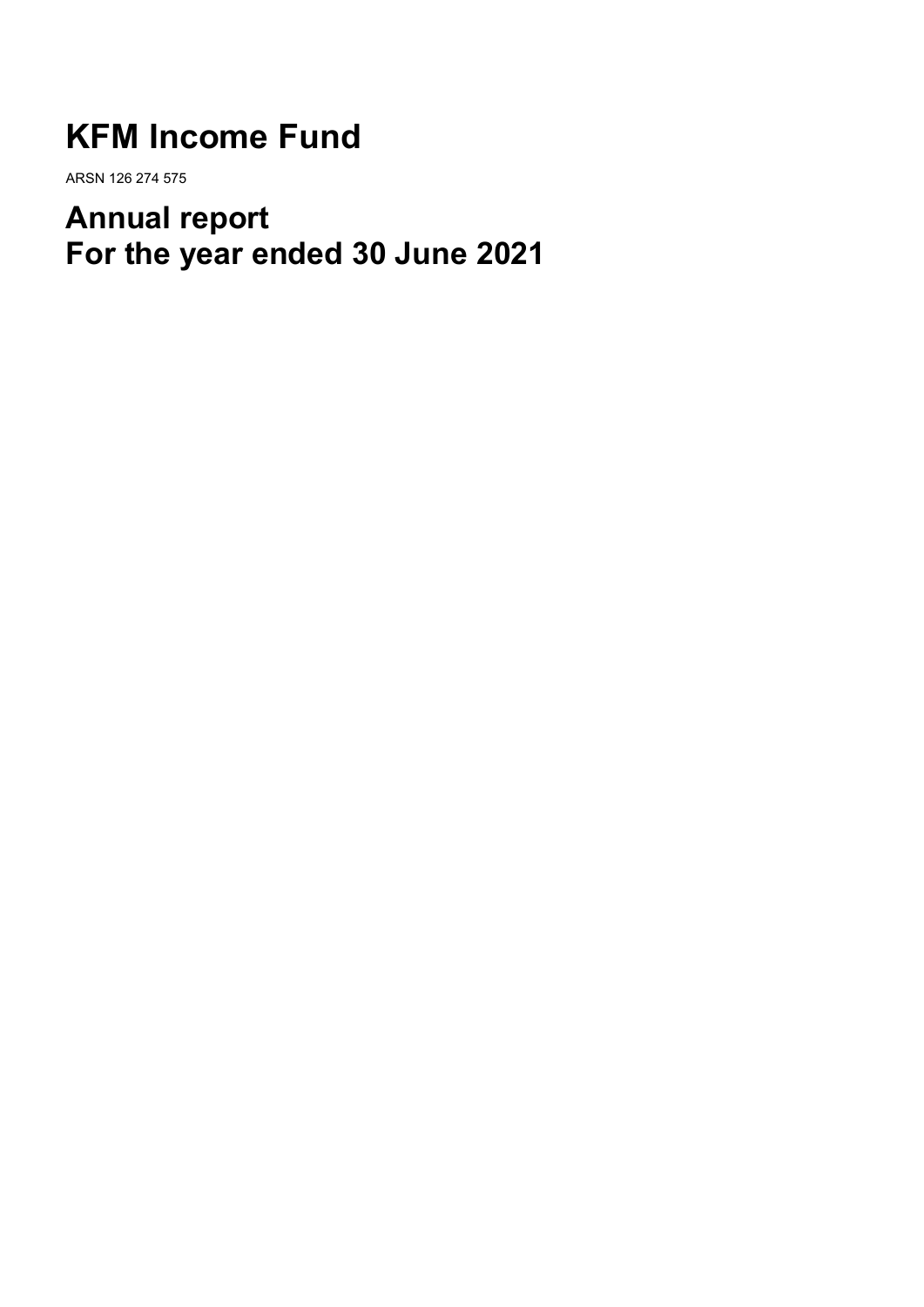# **KFM Income Fund**

ARSN 126 274 575

# **Annual report For the year ended 30 June 2021**

# **Contents**

Directors' report

Auditor's independence declaration Statement of comprehensive income Statement of financial position Statement of changes in equity Statement of cash flows Notes to the financial statements Directors' declaration Independent auditor's report to the unit holders of KFM Income Fund

This annual report covers KFM Income Fund as an individual entity.

The Responsible Entity of KFM Income Fund is Equity Trustees Limited (ABN 46 004 031 298) (AFSL 240975).

The Responsible Entity's registered office is: Level 1, 575 Bourke Street Melbourne, VIC 3000.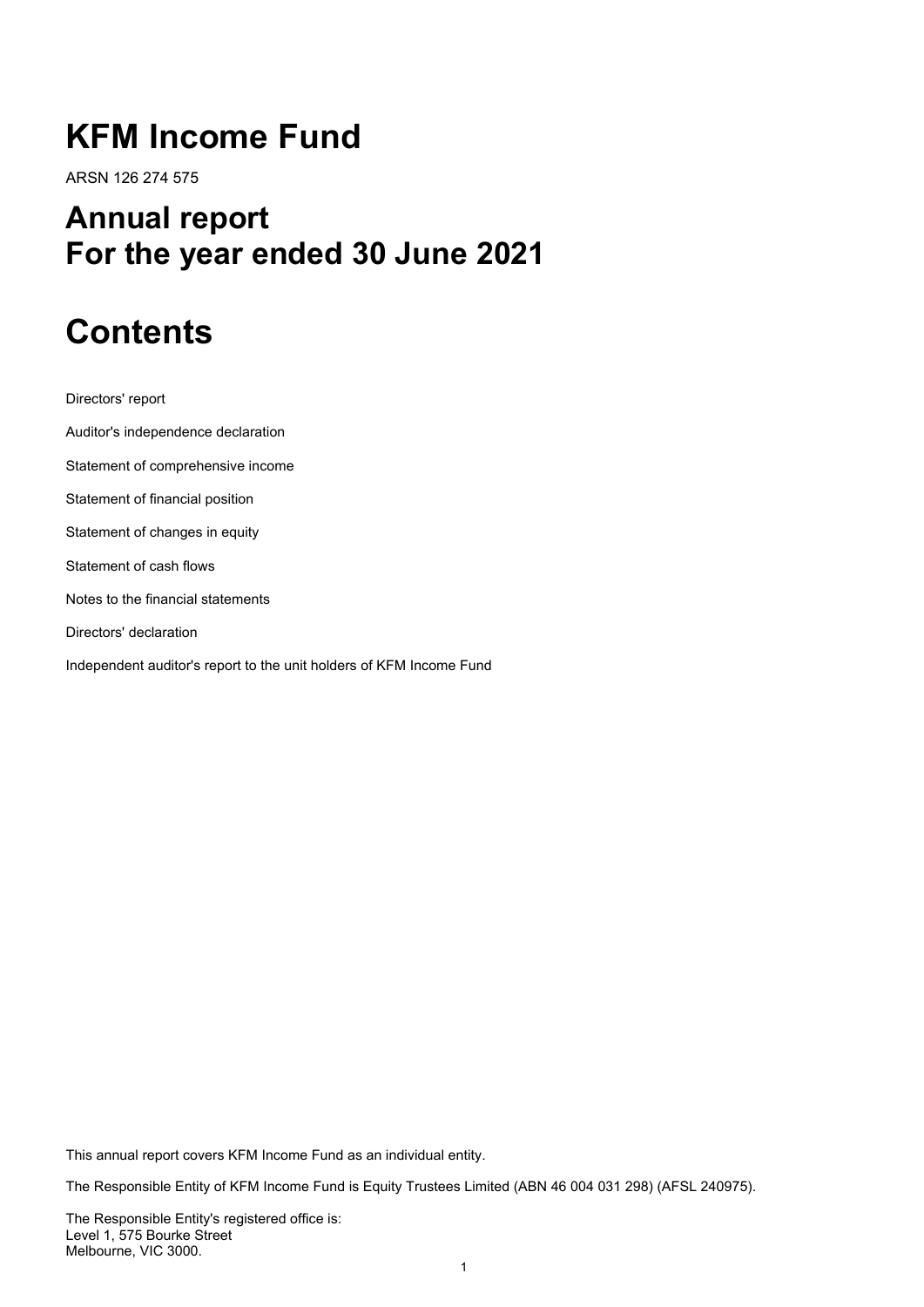# **Directors' report**

The directors of Equity Trustees Limited, the Responsible Entity of KFM Income Fund (the "Fund"), present their report together with the financial statements of the Fund for the year ended 30 June 2021.

### **Principal activities**

The Fund invests predominantly in high yielding securities listed on the Australian Securities Exchange, such as hybrid securities (fixed and floating), money market and fixed interest investments, property trusts, preference shares, utilities and infrastructure stocks and ordinary shares, particularly high yielding securities such as bank shares, as well as cash. Option strategies are used for generating income and asset protection. The Fund invests in accordance with the Product Disclosure Statement and the provisions of the Fund's Constitution.

The Fund did not have any employees during the year.

There were no significant changes in the nature of the Fund's activities during the year.

The various service providers for the Fund are detailed below:

| <b>Service</b>              | <b>Provider</b>                     |
|-----------------------------|-------------------------------------|
| <b>Responsible Entity</b>   | <b>Equity Trustees Limited</b>      |
| Investment Manager          | Kaplan Funds Management Pty Limited |
| Custodian and Administrator | National Australia Bank Limited     |
| <b>Statutory Auditor</b>    | Deloitte Touche Tohmatsu            |

### **Directors**

The following persons held office as directors of Equity Trustees Limited during or since the end of the year and up to the date of this report:

| Chairman                     |
|------------------------------|
| (resigned 1 September 2020)  |
| (resigned 3 July 2020)       |
|                              |
| (appointed 1 September 2020) |
|                              |

### **Review and results of operations**

During the year, the Fund continued to invest its funds in accordance with the Product Disclosure Statement and the provisions of the Fund's Constitution.

The Fund's performance was 9.97% (net of fees) for the year ended 30 June 2021. The Fund's benchmark, the 1-year Bank Bill Swap Rate (BBSW) plus 2% returned 2.07% for the same period.

The performance of the Fund, as represented by the results of its operations, was as follows:

|                                                                           | Year ended      |                 |  |
|---------------------------------------------------------------------------|-----------------|-----------------|--|
|                                                                           | 30 June<br>2021 | 30 June<br>2020 |  |
| Profit/(loss) for the year (\$'000)                                       | 1,077           | (699)           |  |
| Distributions paid and payable (\$'000)<br>Distributions (cents per unit) | 330<br>2.2592   | 944<br>5.4767   |  |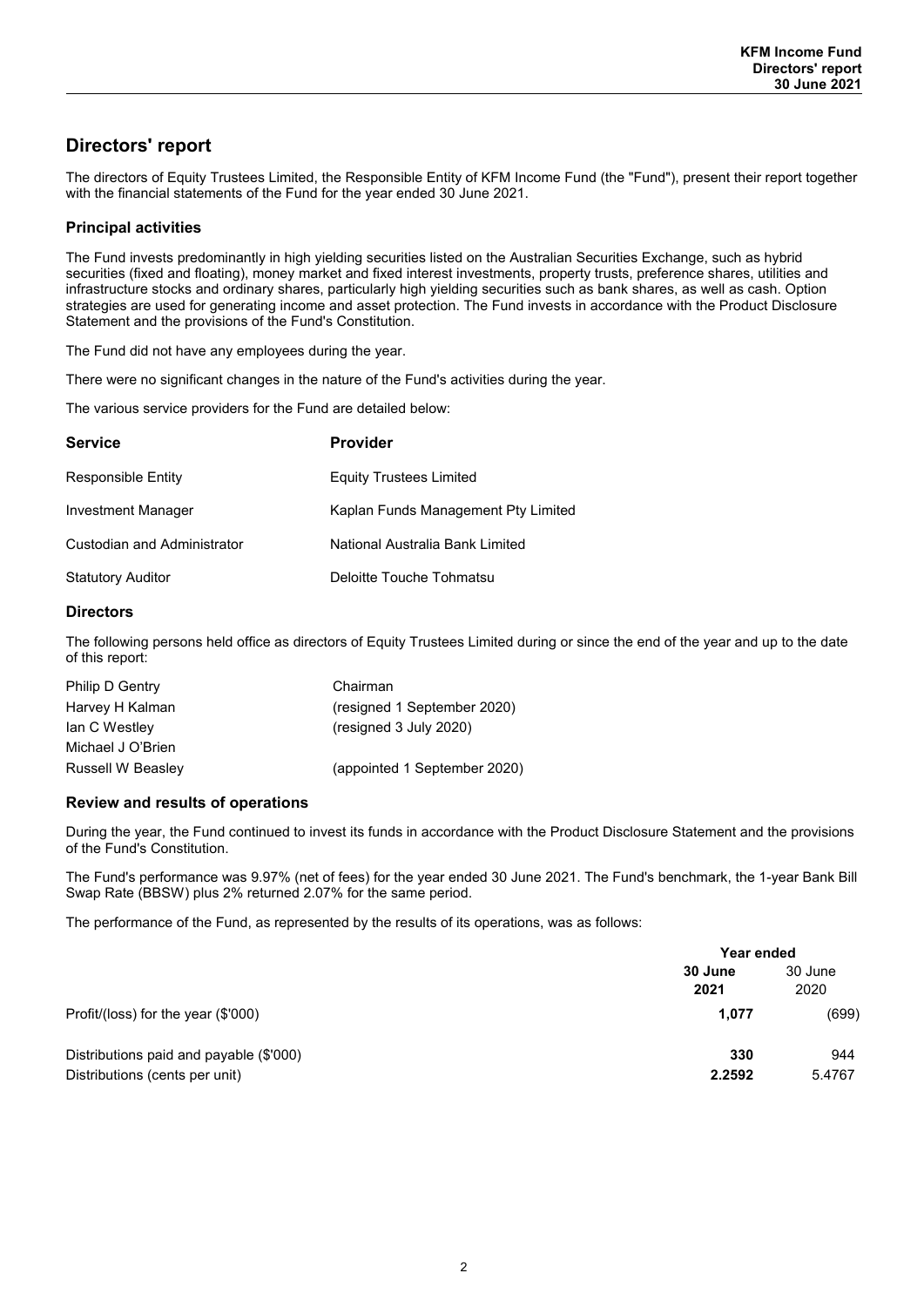## **Directors' report (continued)**

### **Significant changes in the state of affairs**

Ian C Westley resigned as a director of Equity Trustees Limited on 3 July 2020.

Harvey H Kalman resigned as a director of Equity Trustees Limited on 1 September 2020.

Russell W Beasley was appointed as a director of Equity Trustees Limited on 1 September 2020.

In the opinion of the directors, there were no other significant changes in the state of affairs of the Fund that occurred during the financial year.

### **COVID-19**

In March 2020, the COVID-19 outbreak was declared a pandemic by the World Health Organization. The outbreak and the response of Governments in dealing with the pandemic has continued to evolve over the course of time. The prior year saw an increase in financial market volatility and corresponding fluctuations in the fair value of the Fund's investment portfolio. There is still some uncertainty around the impact of COVID, the potential for further outbreaks and the COVID vaccine and its roll out both in Australia and around the world.

The Responsible Entity and Investment Manager are monitoring the situation closely, noting that with the ongoing developments, there is still a degree of uncertainty; therefore it is not possible at this time to predict the extent and nature of the overall impact on the Fund. The Investment Manager, however, actively manages the financial risks that the Fund is exposed to, and the Net Asset Values of the Fund continue to be valued in accordance with the frequency set out in the Fund's Offer Documents, applying valuation policies reflective of the prevailing market conditions.

### **Matters subsequent to the end of the financial year**

No matter or circumstance has arisen since 30 June 2021 that has significantly affected, or may have a significant effect on:

- i. the operations of the Fund in future financial years; or
- ii. the results of those operations in future financial years; or
- iii. the state of affairs of the Fund in future financial vears.

### **Likely developments and expected results of operations**

The Fund will continue to be managed in accordance with the investment objectives and guidelines as set out in the Product Disclosure Statement and the provisions of the Fund's Constitution.

The results of the Fund's operations will be affected by a number of factors, including the performance of investment markets in which the Fund invests. Investment performance is not guaranteed and future returns may differ from past returns. As investment conditions change over time, past returns should not be used to predict future returns.

### **Indemnification and insurance of officers**

No insurance premiums are paid for out of the assets of the Fund in regards to insurance cover provided to the officers of Equity Trustees Limited. So long as the officers of Equity Trustees Limited act in accordance with the Fund's Constitution and the Law, the officers remain indemnified out of the assets of the Fund against losses incurred while acting on behalf of the Fund.

### **Indemnification of auditor**

The auditor of the Fund is in no way indemnified out of the assets of the Fund.

### **Fees paid to and interests held in the Fund by the Responsible Entity and its associates**

Fees paid to the Responsible Entity and its associates out of Fund property during the year are disclosed in Note 16 to the financial statements.

No fees were paid out of Fund property to the directors of the Responsible Entity during the year.

The number of interests in the Fund held by the Responsible Entity or its associates as at the end of the financial year are disclosed in Note 16 to the financial statements.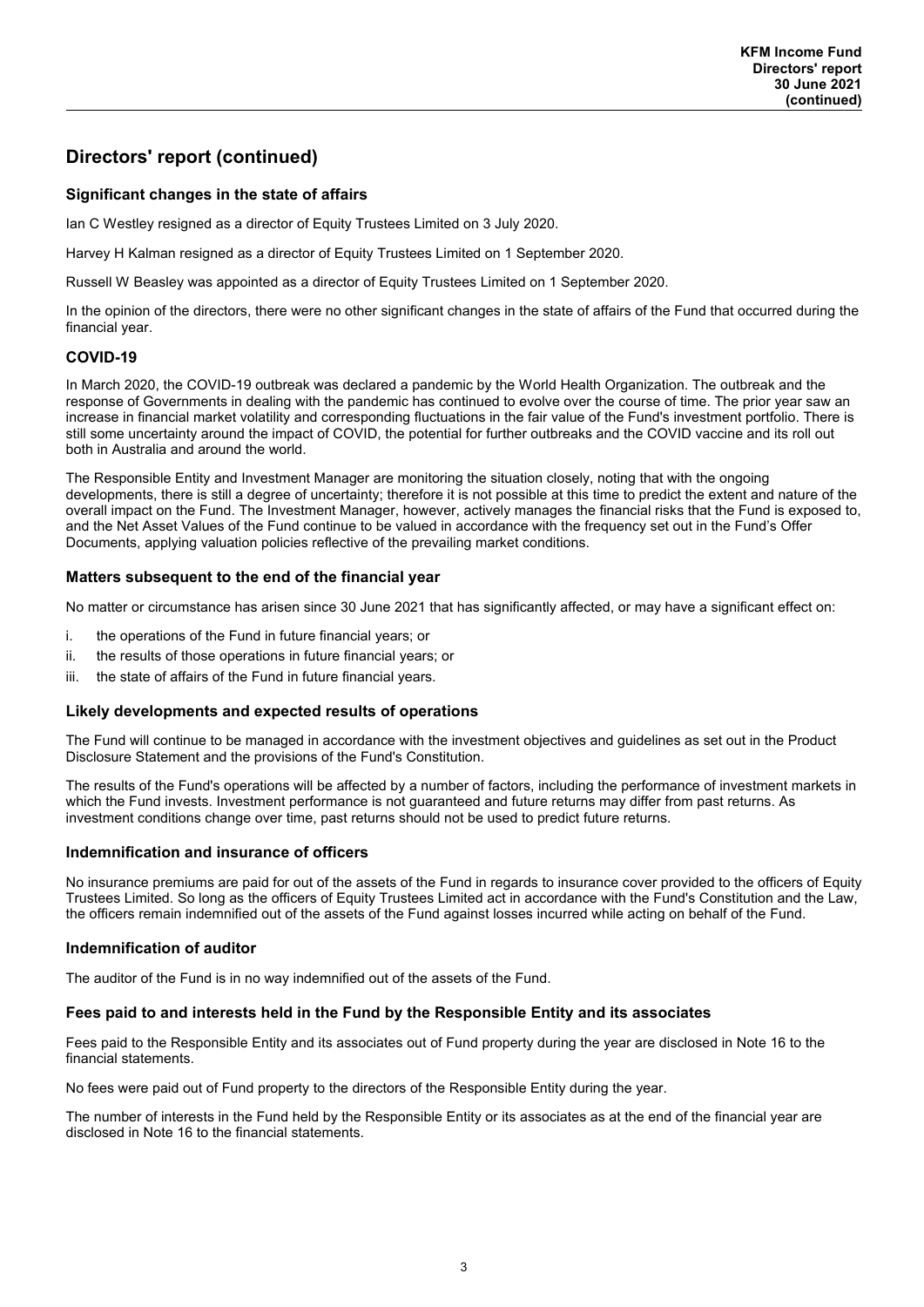# **Directors' report (continued)**

### **Interests in the Fund**

The movement in units on issue in the Fund during the year is disclosed in Note 9 to the financial statements.

The value of the Fund's assets and liabilities is disclosed in the statement of financial position and derived using the basis set out in Note 2 to the financial statements.

### **Environmental regulation**

The operations of the Fund are not subject to any particular or significant environmental regulations under Commonwealth, State or Territory law.

### **Rounding of amounts to the nearest thousand dollars**

Amounts in the Directors' report have been rounded to the nearest thousand dollars in accordance with *ASIC Corporations (Rounding in Financial/Directors' Reports) Instrument 2016/191*, unless otherwise indicated.

### **Auditor's independence declaration**

A copy of the Auditor's independence declaration as required under section 307C of the *Corporations Act 2001* is set out on page 5.

This report is made in accordance with a resolution of the directors of Equity Trustees Limited through a delegated authority given by Equity Trustees Limited's Board.

Philip D Gentry Chairman

Melbourne 9 September 2021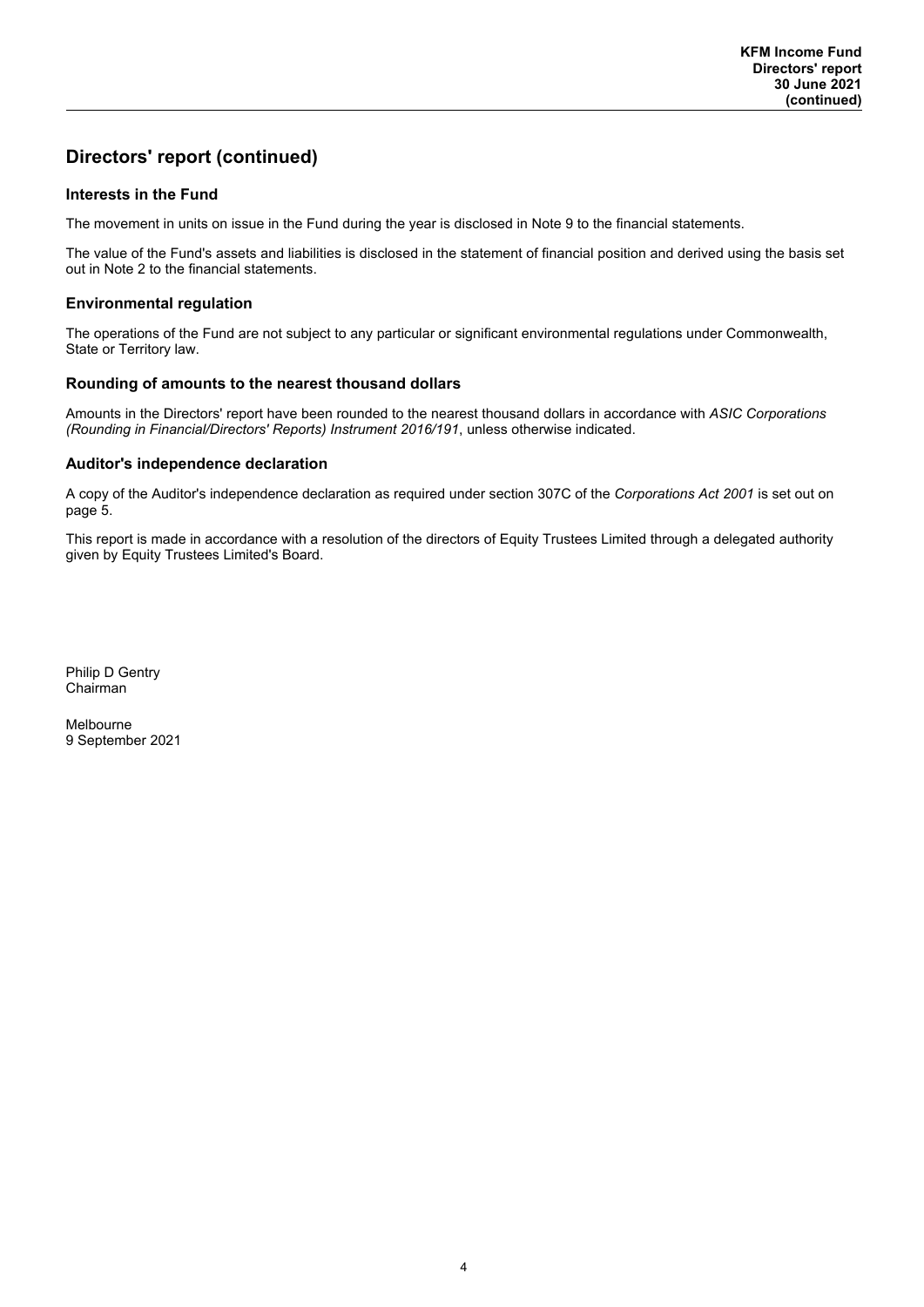**Auditor's independence declaration**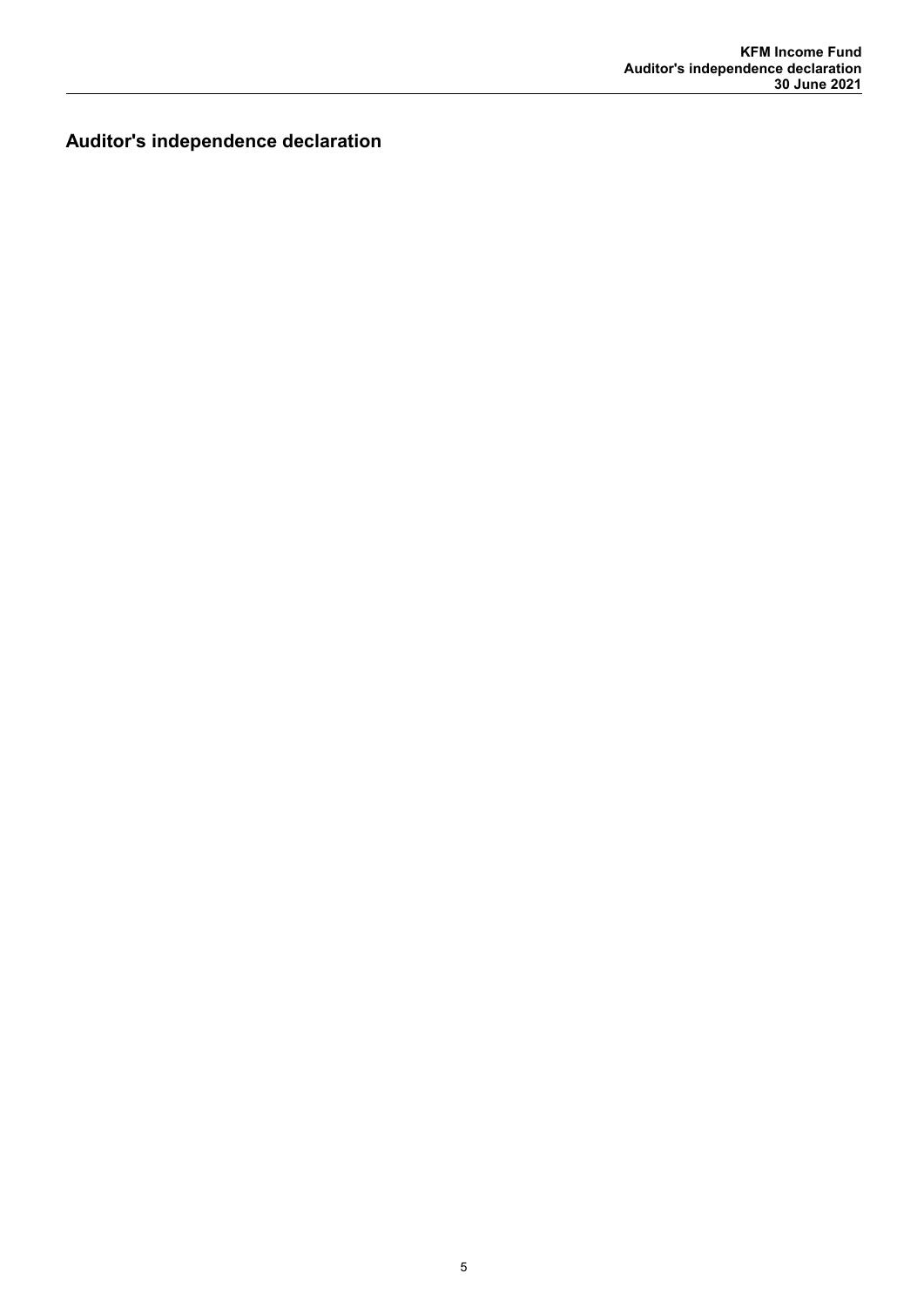# **Statement of comprehensive income**

|                                                                                     |      | Year ended      |                 |
|-------------------------------------------------------------------------------------|------|-----------------|-----------------|
|                                                                                     |      | 30 June<br>2021 | 30 June<br>2020 |
|                                                                                     | Note | \$'000          | \$'000          |
| <b>Investment income</b>                                                            |      |                 |                 |
| Interest income from financial assets at fair value through profit or loss          |      | 22              | 35              |
| Interest income from financial assets at amortised cost                             |      |                 |                 |
| Dividend and distribution income                                                    | 5    | 418             | 604             |
| Net gains/(losses) on financial instruments at fair value through profit or<br>loss |      | 754             | (966)           |
| Other income                                                                        |      |                 | 2               |
| Total investment income/(loss)                                                      |      | 1,195           | (324)           |
| <b>Expenses</b>                                                                     |      |                 |                 |
| Management fees                                                                     | 16   | 88              | 117             |
| Performance fees                                                                    | 16   |                 | 227             |
| <b>Transaction costs</b>                                                            |      | 24              | 15              |
| Other expenses                                                                      |      | 6               | 16              |
| <b>Total expenses</b>                                                               |      | 118             | 375             |
| Profit/(loss) for the year                                                          |      | 1,077           | (699)           |
| Other comprehensive income                                                          |      |                 |                 |
| Total comprehensive income for the year                                             |      | 1,077           | (699)           |

*The above statement of comprehensive income should be read in conjunction with the accompanying notes.*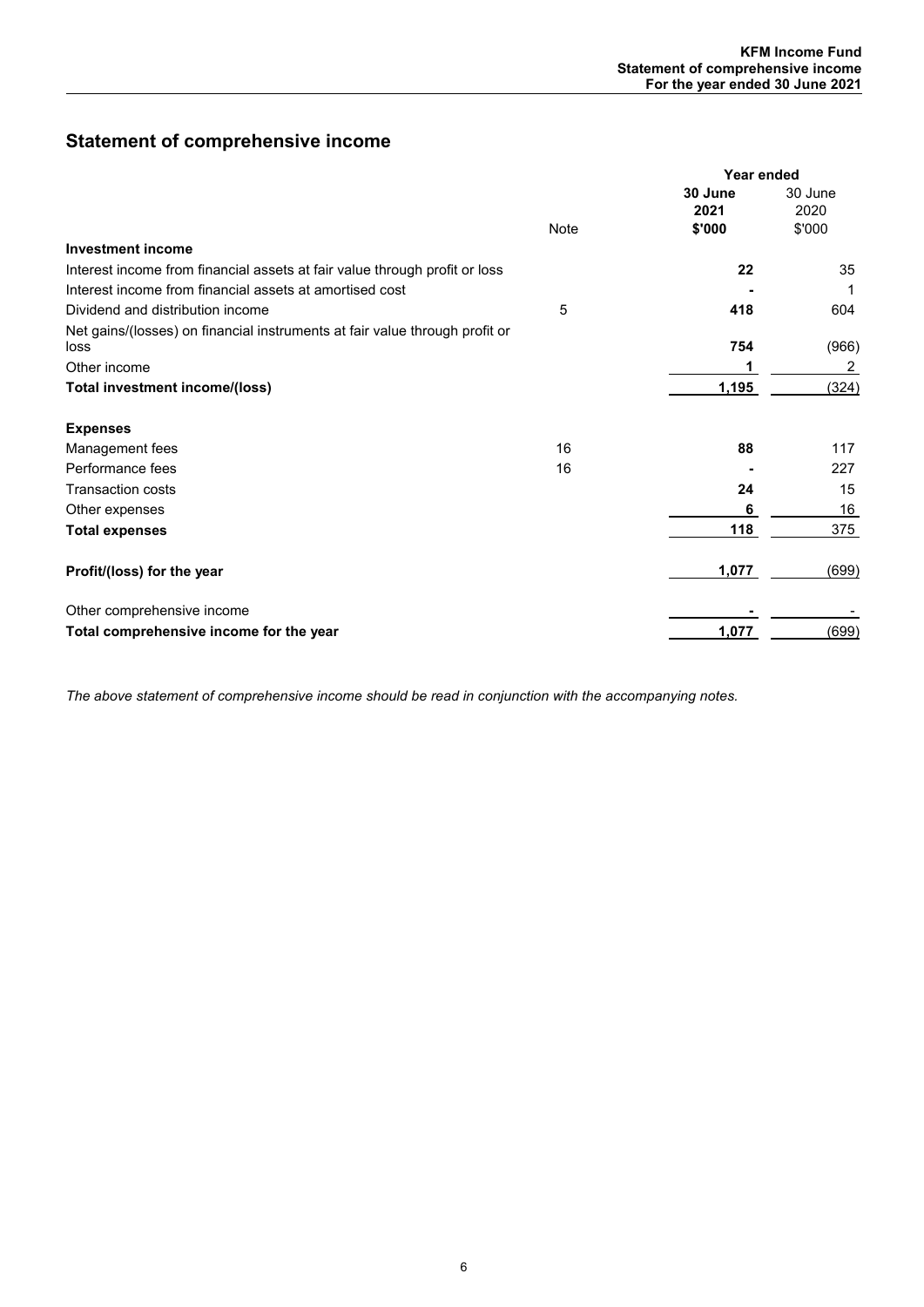# **Statement of financial position**

|                                                            |      | As at   |         |  |  |
|------------------------------------------------------------|------|---------|---------|--|--|
|                                                            |      | 30 June | 30 June |  |  |
|                                                            |      | 2021    | 2020    |  |  |
|                                                            | Note | \$'000  | \$'000  |  |  |
| <b>Assets</b>                                              |      |         |         |  |  |
| Cash and cash equivalents                                  | 11   | 1,148   | 495     |  |  |
| Receivables                                                | 13   | 104     | 72      |  |  |
| Financial assets at fair value through profit or loss      | 6    | 14,327  | 12,270  |  |  |
| <b>Total assets</b>                                        |      | 15,579  | 12,837  |  |  |
| <b>Liabilities</b>                                         |      |         |         |  |  |
| Distributions payable                                      | 10   | 99      | 538     |  |  |
|                                                            |      | 500     |         |  |  |
| Due to brokers - payable for securities purchased          |      |         |         |  |  |
| Payables                                                   | 14   | 32      | 28      |  |  |
| Financial liabilities at fair value through profit or loss | 7    | 208     | 156     |  |  |
| <b>Total liabilities</b>                                   |      | 839     | 722     |  |  |
|                                                            | 9    |         |         |  |  |
| Net assets attributable to unit holders - equity           |      | 14,740  | 12,115  |  |  |

*The above statement of financial position should be read in conjunction with the accompanying notes.*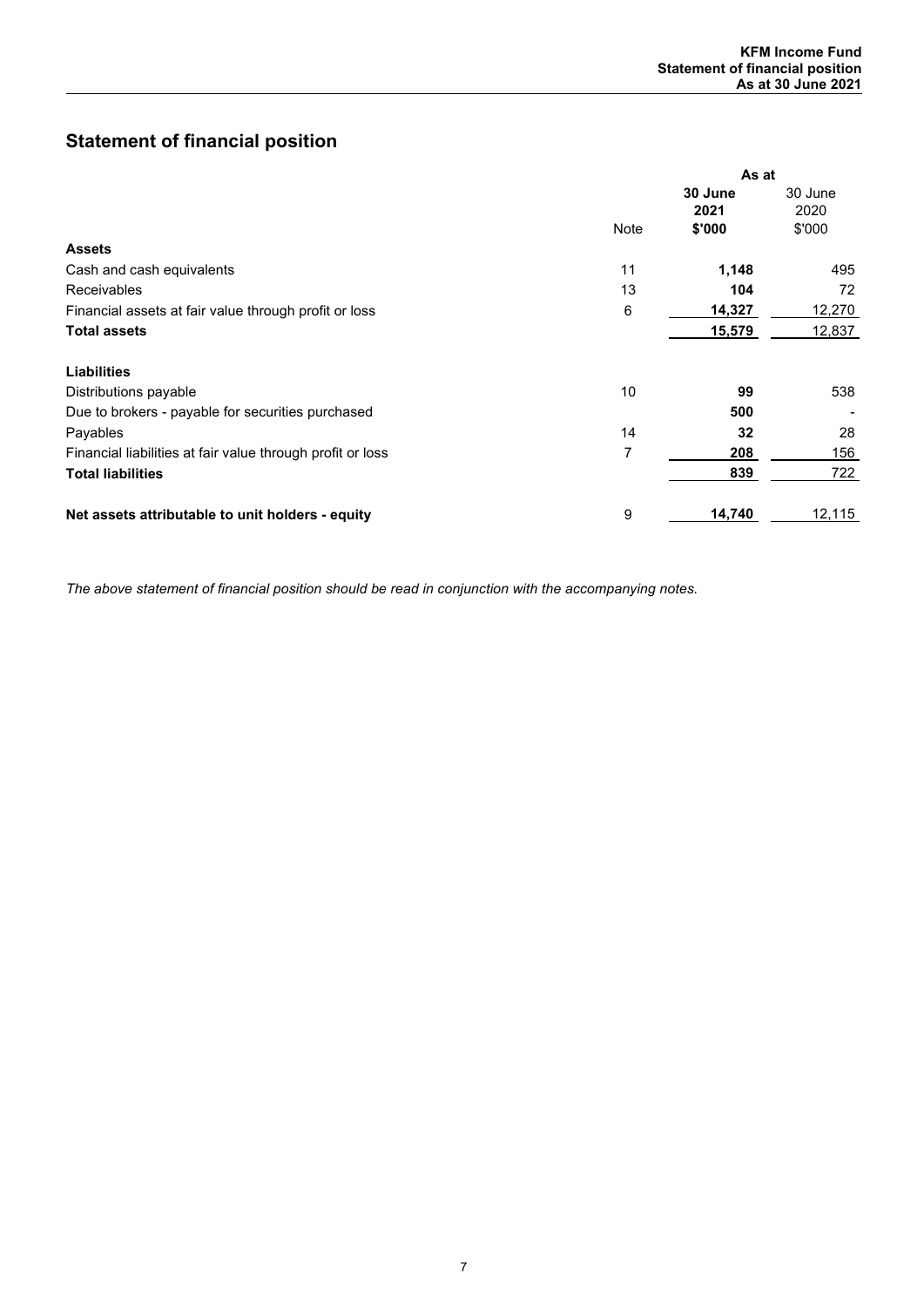# **Statement of changes in equity**

|                                                     |      | Year ended      |                 |  |  |
|-----------------------------------------------------|------|-----------------|-----------------|--|--|
|                                                     |      | 30 June<br>2021 | 30 June<br>2020 |  |  |
|                                                     | Note | \$'000          | \$'000          |  |  |
| Total equity at the beginning of the financial year | 9    | 12,115          | 17,998          |  |  |
| Comprehensive income for the financial year         |      |                 |                 |  |  |
| Profit/(loss) for the year                          |      | 1,077           | (699)           |  |  |
| Other comprehensive income                          |      |                 |                 |  |  |
| <b>Total comprehensive income</b>                   |      | 1,077           | (699)           |  |  |
| <b>Transactions with unit holders</b>               |      |                 |                 |  |  |
| Applications                                        | 9    | 6,760           | 4,666           |  |  |
| Redemptions                                         | 9    | (5,012)         | (8,983)         |  |  |
| Reinvestment of distributions                       | 9    | 130             | 77              |  |  |
| Distributions paid and payable                      | 9    | (330)           | (944)           |  |  |
| <b>Total transactions with unit holders</b>         |      | 1,548           | (5, 184)        |  |  |
| Total equity at the end of the financial year       |      | 14,740          | 12,115          |  |  |

*The above statement of changes in equity should be read in conjunction with the accompanying notes.*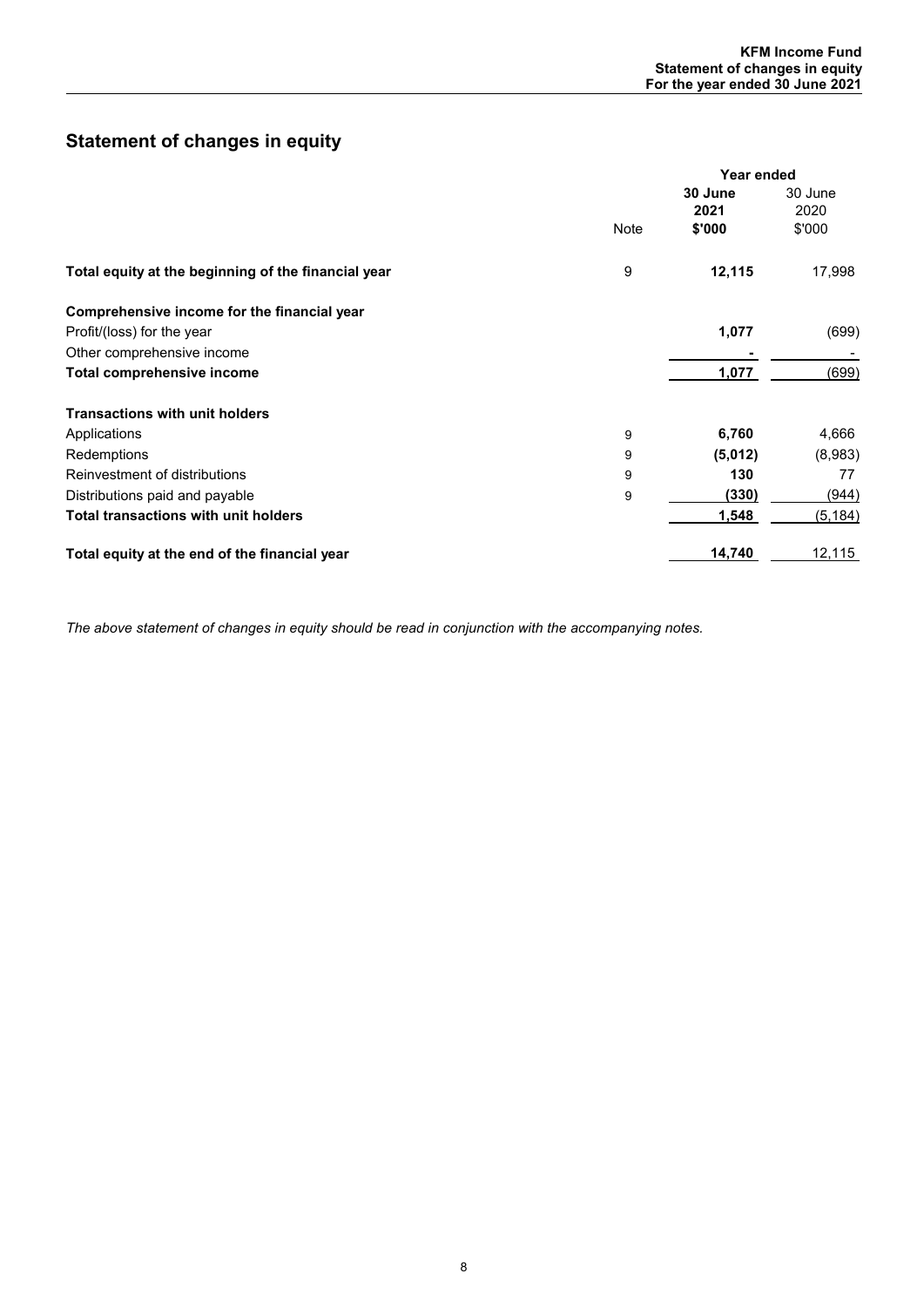# **Statement of cash flows**

|                                                                                     |       | Year ended      |                 |
|-------------------------------------------------------------------------------------|-------|-----------------|-----------------|
|                                                                                     |       | 30 June<br>2021 | 30 June<br>2020 |
|                                                                                     | Note  | \$'000          | \$'000          |
| Cash flows from operating activities                                                |       |                 |                 |
| Proceeds from sale of financial instruments at fair value through profit or loss    |       | 5,937           | 8,306           |
| Payments for purchase of financial instruments at fair value through profit or loss |       | (6,688)         | (3,050)         |
| Interest income received from financial assets at amortised cost                    |       |                 |                 |
| Interest income received from financial assets at fair value through profit or loss |       | 22              | 36              |
| Dividends and distributions received                                                |       | 395             | 663             |
| Other income received                                                               |       | 1               | 2               |
| GST received/(paid)                                                                 |       | (9)             | 24              |
| Management fees paid                                                                |       | (85)            | (139)           |
| Performance fees paid                                                               |       |                 | (243)           |
| Transaction costs paid                                                              |       | (24)            | (16)            |
| Other expenses paid                                                                 |       | (5)             | (19)            |
| Net cash inflow/(outflow) from operating activities                                 | 12(a) | (456)           | 5,565           |
| <b>Cash flows from financing activities</b>                                         |       |                 |                 |
| Proceeds from applications by unit holders                                          |       | 6,760           | 4,725           |
| Payments for redemptions by unit holders                                            |       | (5,012)         | (9,006)         |
| Distributions paid to unit holders                                                  |       | (639)           | (1,006)         |
| Net cash inflow/(outflow) from financing activities                                 |       | 1,109           | (5, 287)        |
| Net increase/(decrease) in cash and cash equivalents                                |       | 653             | 278             |
| Cash and cash equivalents at the beginning of the year                              |       | 495             | 217             |
| Cash and cash equivalents at the end of the year                                    | 11    | 1,148           | 495             |
| Non-cash operating and financing activities                                         | 12(b) | 130             | 77              |

*The above statement of cash flows should be read in conjunction with the accompanying notes.*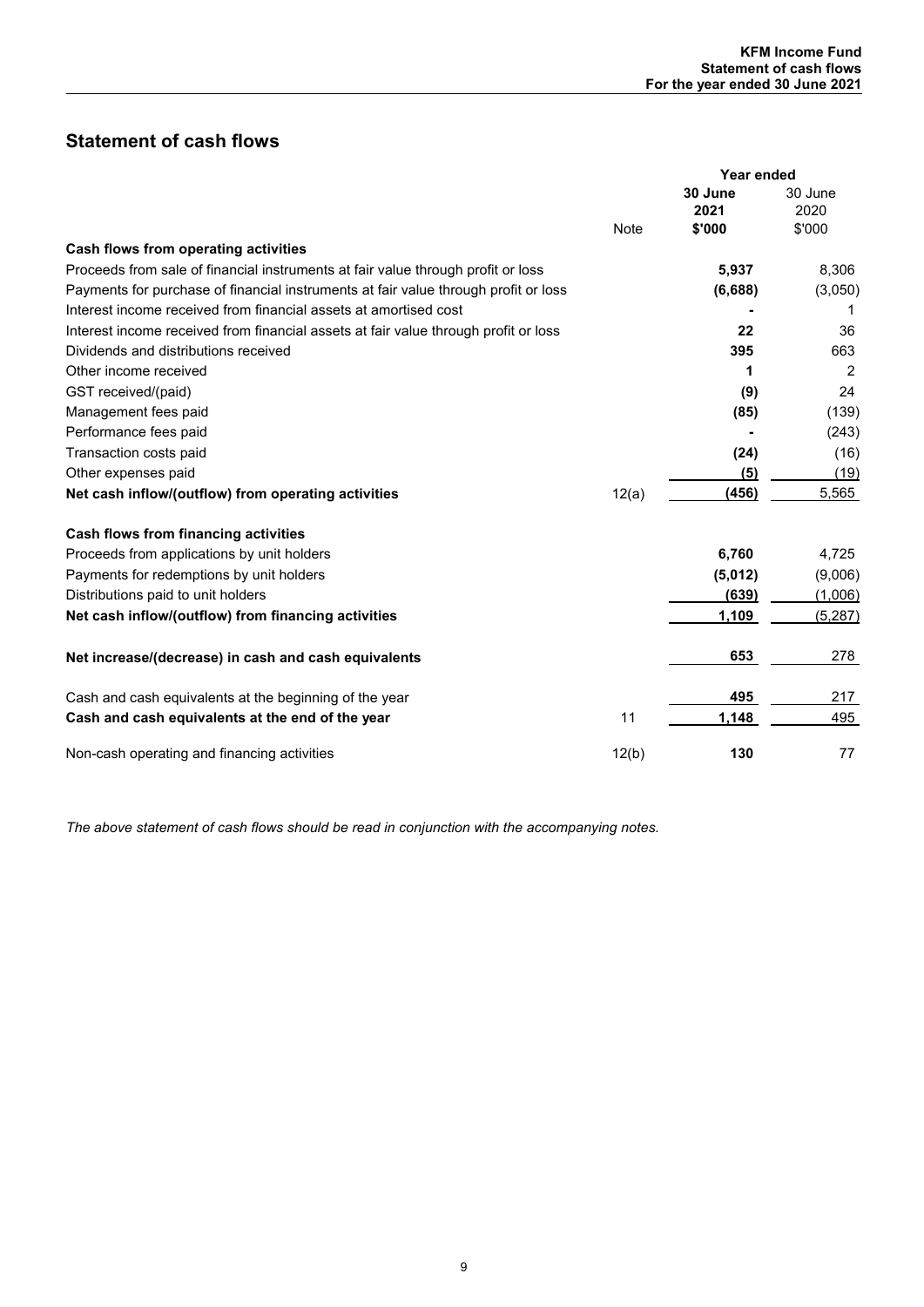### **Contents**

- General information
- Summary of significant accounting policies
- Financial risk management
- Fair value measurement
- Dividend and distribution income
- Financial assets at fair value through profit or loss
- Financial liabilities at fair value through profit or loss
- Derivative financial instruments
- Net assets attributable to unit holders equity
- Distributions to unit holders
- Cash and cash equivalents
- Reconciliation of profit/(loss) to net cash inflow/(outflow) from operating activities
- Receivables
- Payables
- Remuneration of auditors
- Related party transactions
- Events occurring after the reporting period
- Contingent assets and liabilities and commitments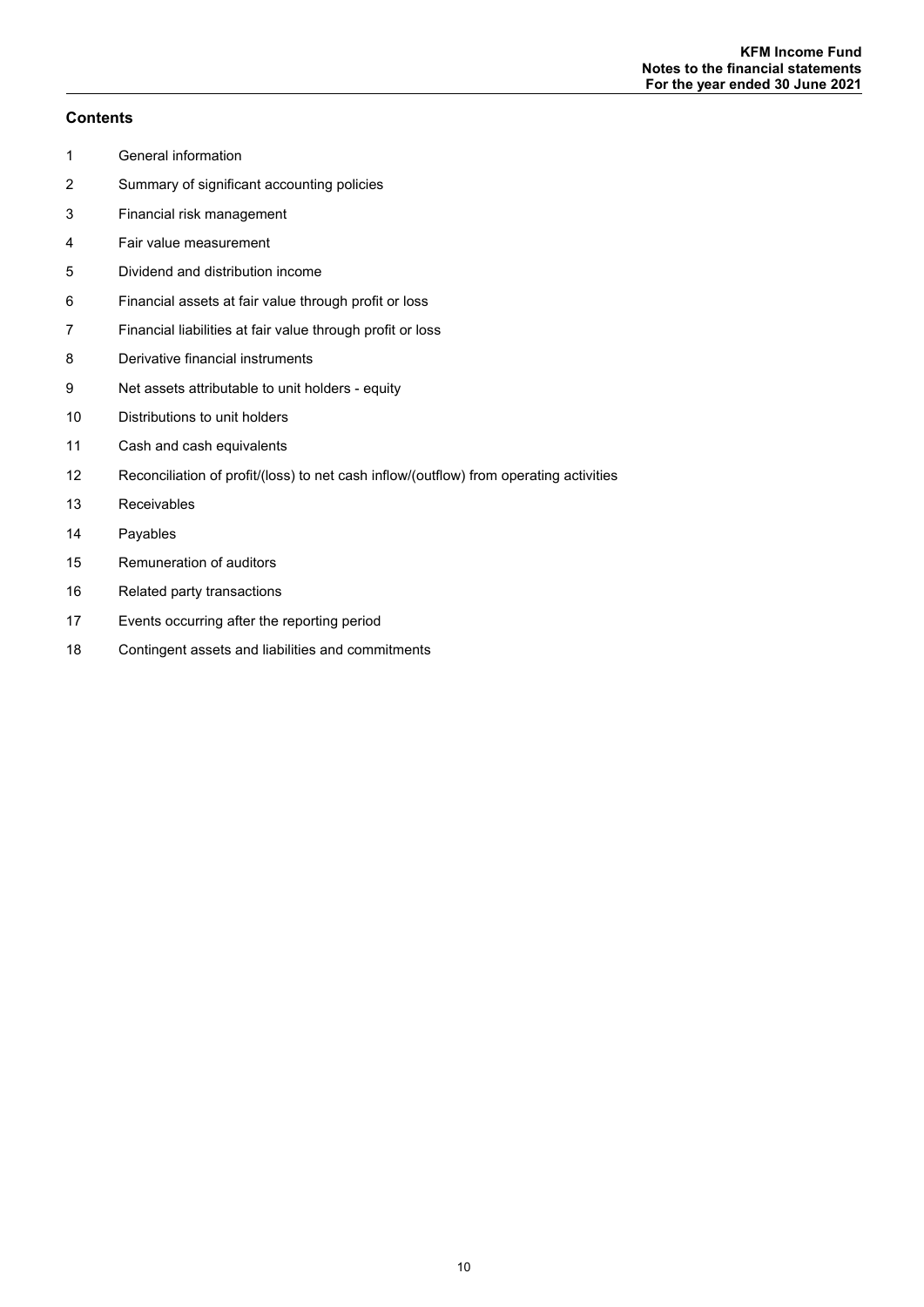# **1 General information**

These financial statements cover KFM Income Fund (the "Fund") as an individual entity. The Fund is an Australian registered managed investment scheme which was constituted on 12 July 2007 and will terminate in accordance with the provisions of the Fund's Constitution or by Law.

The Responsible Entity of the Fund is Equity Trustees Limited (ABN 46 004 031 298) (AFSL 240975) (the "Responsible Entity"). The Responsible Entity's registered office is Level 1, 575 Bourke Street, Melbourne, VIC 3000.

The financial statements are presented in the Australian currency unless otherwise noted.

The Fund invests predominantly in high yielding securities listed on the Australian Securities Exchange, such as hybrid securities (fixed and floating), money market and fixed interest investments, property trusts, preference shares, utilities and infrastructure stocks and ordinary shares, particularly high yielding securities such as bank shares, as well as cash. Option strategies are used for generating income and asset protection. The Fund invests in accordance with the Product Disclosure Statement and the provisions of the Fund's Constitution.

In March 2020, the COVID-19 outbreak was declared a pandemic by the World Health Organization. The outbreak and the response of Governments in dealing with the pandemic has continued to evolve over the course of time. The prior year saw an increase in financial market volatility and corresponding fluctuations in the fair value of the Fund's investment portfolio. There is still some uncertainty around the impact of COVID, the potential for further outbreaks and the COVID vaccine and its roll out both in Australia and around the world.

The Responsible Entity and Investment Manager are monitoring the situation closely, noting that with the ongoing developments, there is still a degree of uncertainty; therefore it is not possible at this time to predict the extent and nature of the overall impact on the Fund. The Investment Manager, however, actively manages the financial risks that the Fund is exposed to, and the Net Asset Values of the Fund continue to be valued in accordance with the frequency set out in the Fund's Offer Documents, applying valuation policies reflective of the prevailing market conditions.

The financial statements were authorised for issue by the directors on the date the Directors' declaration was signed. The directors of the Responsible Entity have the power to amend and reissue the financial statements.

# **2 Summary of significant accounting policies**

The principal accounting policies applied in the preparation of these financial statements are set out below. These policies have been consistently applied to all years presented, unless otherwise stated in the following text.

### **(a) Basis of preparation**

These general purpose financial statements have been prepared in accordance with Australian Accounting Standards and Interpretations issued by the Australian Accounting Standards Board (AASB) and the *Corporations Act 2001* in Australia. The Fund is a for-profit entity for the purpose of preparing the financial statements.

The financial statements are prepared on the basis of fair value measurement of assets and liabilities, except where otherwise stated.

The statement of financial position is presented on a liquidity basis. Assets and liabilities are presented in decreasing order of liquidity and do not distinguish between current and non-current. All balances are expected to be recovered or settled within 12 months, except for investments in financial assets and liabilities and net assets attributable to unit holders.

The Fund manages financial assets at fair value through profit or loss based on the economic circumstances at any given point in time, as well as to meet any liquidity requirements. As such, it is expected that a portion of the portfolio will be realised within 12 months, however, an estimate of that amount cannot be determined as at reporting date.

In the case of net assets attributable to unit holders, the units are redeemable on demand at the unit holders' option. However, holders of these instruments typically retain them for the medium to long term. As such, the amount expected to be settled within 12 months cannot be reliably determined.

### *i. Compliance with International Financial Reporting Standards (IFRS)*

The financial statements of the Fund also comply with IFRS as issued by the International Accounting Standards Board (IASB).

### *ii. New and amended standards adopted by the Fund*

There are no standards, interpretations or amendments to existing standards that are effective for the first time for the financial year beginning 1 July 2020 that have a material impact on the amounts recognised in the prior periods or will affect the current or future periods.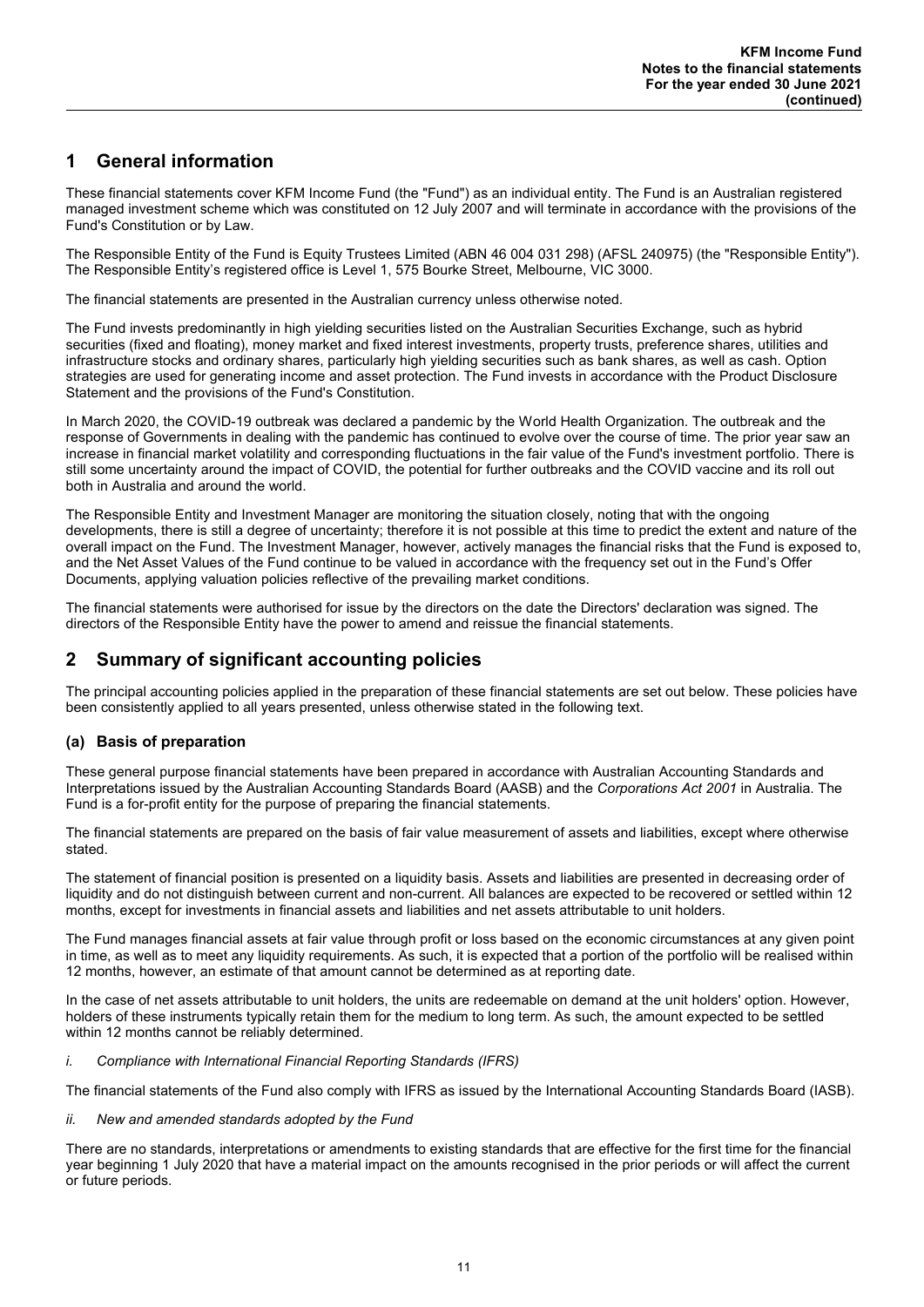### **(a) Basis of preparation (continued)**

### *iii. New standards, amendments and interpretations not yet adopted*

A number of new standards, amendments to standards and interpretations are effective for annual periods beginning after 1 July 2021 and have not been early adopted in preparing these financial statements.

None of these are expected to have a material effect on the financial statements of the Fund.

### **(b) Financial instruments**

- *i. Classification*
- Financial assets

The Fund classifies its financial assets in the following measurement categories:

- those to be measured at fair value through profit or loss; and
- those to be measured at amortised cost.

The Fund classifies its financial assets based on its business model for managing those financial assets and the contractual cash flow characteristics of the financial assets.

The Fund's portfolio of financial assets is managed and performance is evaluated on a fair value basis in accordance with the Fund's documented investment strategy. The Fund's policy is for the Investment Manager to evaluate the information about these financial assets on a fair value basis together with other related financial information.

For equity securities and derivatives, the contractual cash flows of these instruments do not represent solely payments of principal and interest. Consequently, these investments are measured at fair value through profit or loss.

For debt securities, the contractual cash flows are solely payments of principal and interest, however they are neither held for collecting contractual cash flows nor both for collecting contractual cash flows and for sale. The collection of contractual cash flows is only incidental to achieving the Fund's business objective. Consequently, the debt securities are measured at fair value through profit or loss.

For cash and cash equivalents and receivables, these assets are held in order to collect the contractual cash flows. The contractual terms of these assets give rise on specified dates, to cash flow that are solely payments of principal and interest on the principal amount outstanding. Consequently, these are measured at amortised cost.

Financial liabilities

For financial liabilities that are not classified and measured at fair value through profit or loss, these are classified as financial liabilities at amortised cost (distributions payable, management fees payable, redemptions payable and other expenses payable to the Investment Manager).

### *ii. Recognition and derecognition*

The Fund recognises financial assets and financial liabilities on the date it becomes party to the contractual agreement (trade date) and recognises changes in the fair value of the financial assets or financial liabilities from this date.

Financial assets are derecognised when the rights to receive cash flows from the financial assets have expired or the Fund has transferred substantially all the risks and rewards of ownership. When an existing financial liability is replaced by another from the same lender on substantially different terms, or the terms of an existing liability are substantially modified, such an exchange or modification is treated as the derecognition of the original liability and the recognition of a new liability. The difference in the respective carrying amounts is recognised in the statement of comprehensive income.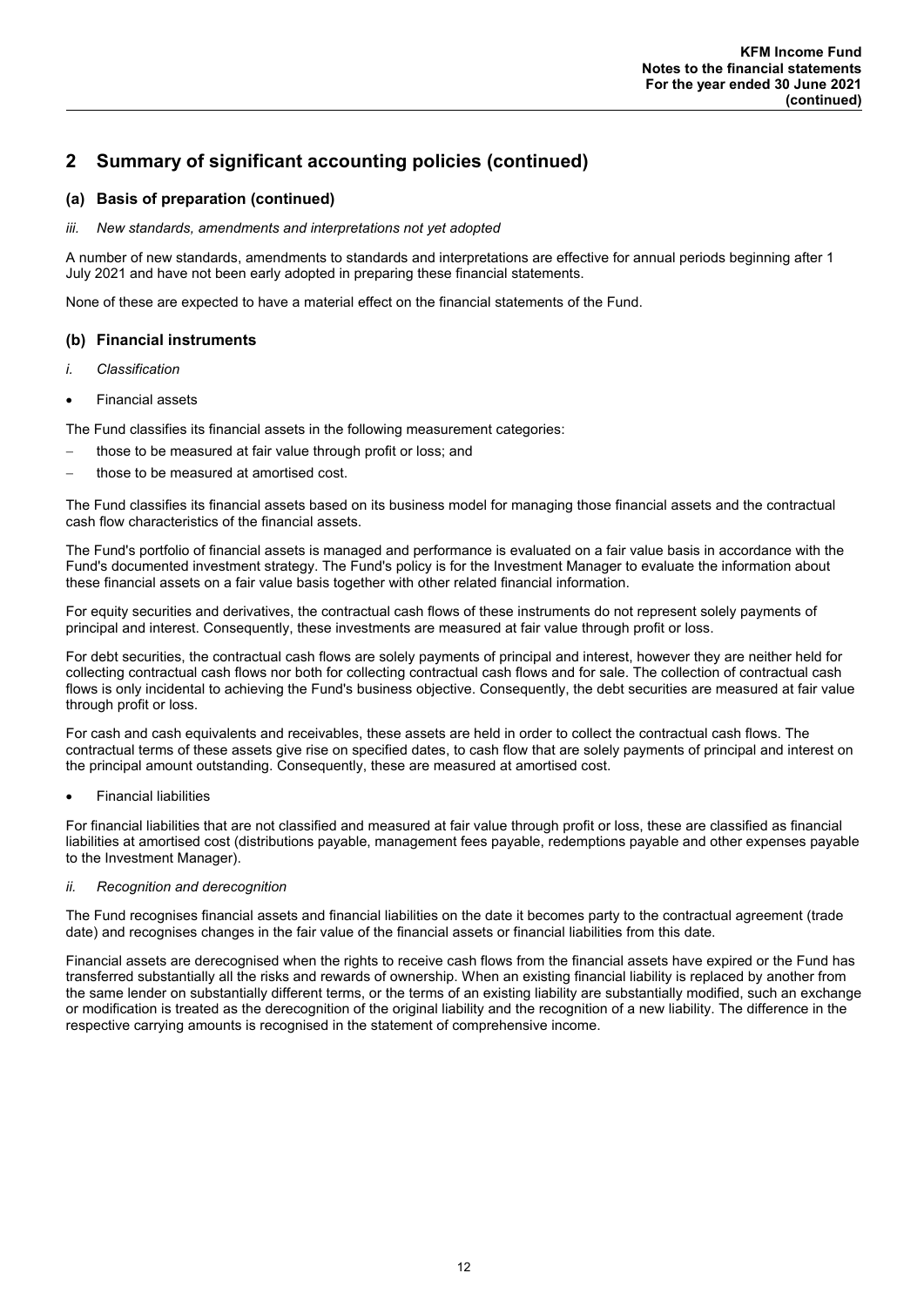### **(b) Financial instruments (continued)**

- *iii. Measurement*
- Financial instruments at fair value through profit or loss

At initial recognition, the Fund measures a financial asset and a financial liability at their fair value. Transaction costs of financial assets and liabilities carried at fair value through profit or loss are expensed in the statement of comprehensive income.

Subsequent to initial recognition, all financial assets and liabilities at fair value through profit or loss are measured at fair value. Gains and losses arising from changes in the fair value of 'financial assets or liabilities at fair value through profit or loss' category are presented in the statement of comprehensive income within 'net gains/(losses) on financial instruments at fair value through profit or loss' in the period in which they arise.

For further details on how the fair value of financial instruments is determined please see Note 4 to the financial statements.

Financial instruments at amortised cost

For financial assets and financial liabilities at amortised cost, they are initially measured at fair value including directly attributable costs and are subsequently measured using the effective interest rate method less any allowance for expected credit losses.

Cash and cash equivalents and receivables are carried at amortised cost.

### *iv. Impairment*

At each reporting date, the Fund shall estimate a loss allowance on each of the financial assets carried at amortised cost (cash and cash equivalents and receivables) at an amount equal to the lifetime expected credit losses if the credit risk has increased significantly since initial recognition. If, at the reporting date, the credit risk has not increased significantly since initial recognition, the Fund shall measure the loss allowance at an amount equal to 12-month expected credit losses. Significant financial difficulties of the counter party, probability that the counter party will enter bankruptcy or financial reorganisation, and default in payments are all considered indicators that the asset is credit impaired. If the credit risk increases to the point that it is considered to be credit impaired, interest income will be calculated based on the net carrying amount adjusted for the loss allowance. A significant increase in credit risk is defined by management as any contractual payment which is more than 30 days past due. Any contractual payment which is more than 90 days past due is considered credit impaired.

The expected credit loss (ECL) approach is based on the difference between the contractual cash flows due in accordance with the contract and all the cash flows that the Fund expects to receive. The shortfall is then discounted at an approximation to the asset's original effective interest rate.

The amount of the impairment loss is recognised in the statement of comprehensive income within other expenses. When a trade receivable for which an impairment allowance had been recognised becomes uncollectable in a subsequent period, it is written off against the allowance account. Subsequent recoveries of amounts previously written off are credited against other expenses in the statement of comprehensive income.

### *v. Offsetting financial instruments*

Financial assets and liabilities are offset and the net amount is reported in the statement of financial position when the Fund has a legally enforceable right to offset the recognised amounts, and there is an intention to settle on a net basis or realise the asset and settle the liability simultaneously.

As at the end of the reporting period, there are no financial assets or liabilities offset or with the right to offset in the statement of financial position.

### **(c) Net assets attributable to unit holders**

Units are redeemable at the unit holders' option; however, applications and redemptions may be suspended by the Responsible Entity if it is in the best interests of the unit holders.

The units can be put back to the Fund at any time for cash based on the redemption price which is equal to a proportionate share of the Fund's net asset value attributable to the unit holders.

The units are carried at the redemption amount that is payable at the reporting date if the holder exercises the right to put the units back to the Fund.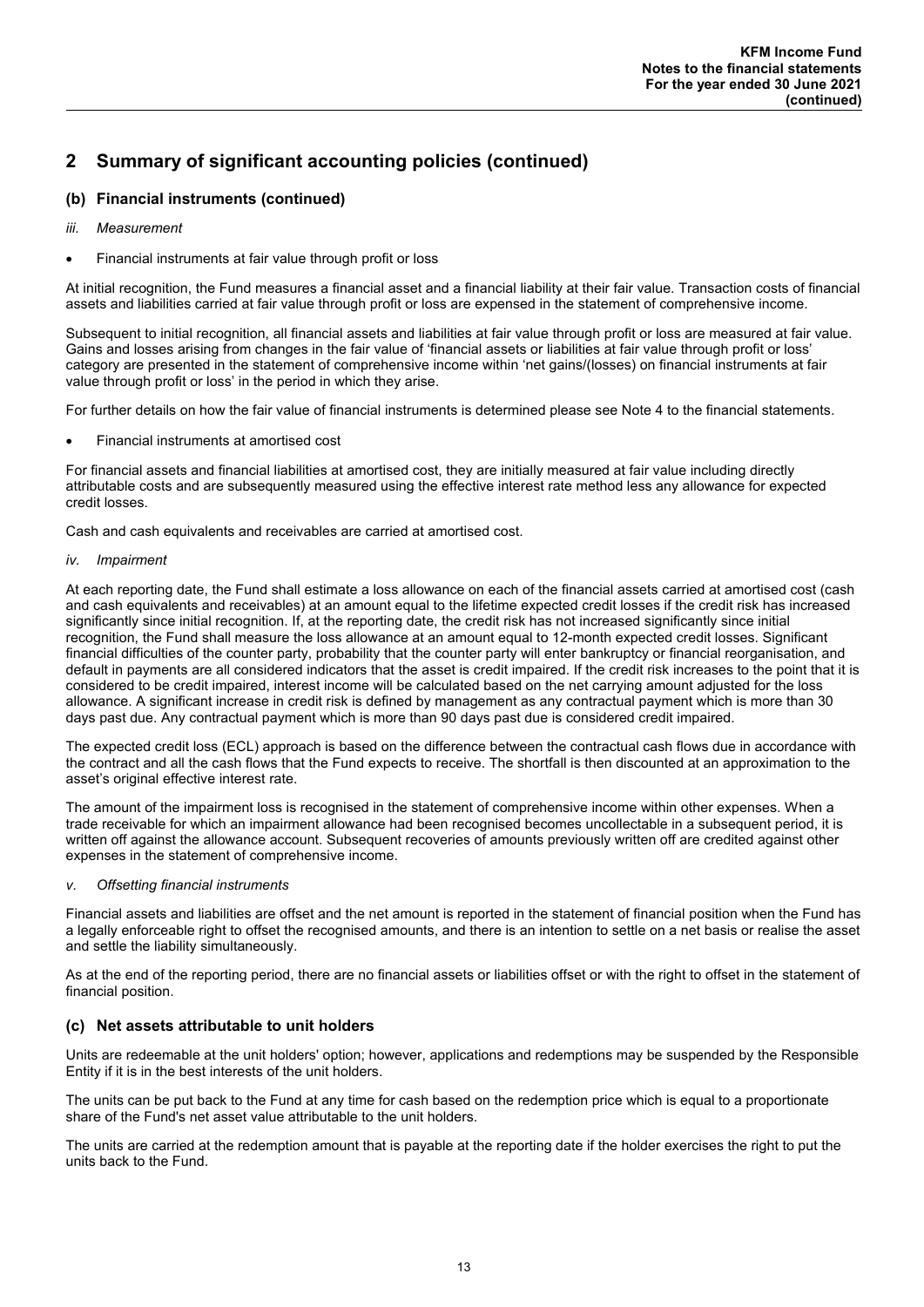### **(c) Net assets attributable to unit holders (continued)**

The Fund's units are classified as equity as they satisfy the following criteria under AASB 132 *Financial Instruments: Presentation*:

- the puttable financial instrument entitles the holder to a pro-rata share of net assets in the event of the Fund's liquidation;
- the puttable financial instrument is in the class of instruments that is subordinate to all other classes of instruments and class features are identical;
- the puttable financial instrument does not include any contractual obligations to deliver cash or another financial asset, or to exchange financial instruments with another entity under potentially unfavourable conditions to the Fund, and is not a contract settled in the Fund's own equity instruments; and
- the total expected cash flows attributable to the puttable financial instrument over the life are based substantially on the profit or loss.

### **(d) Cash and cash equivalents**

For the purpose of presentation in the statement of cash flows, cash and cash equivalents includes cash on hand, deposits held at call with financial institutions and other short term, highly liquid investments with original maturities of three months or less that are readily convertible to known amounts of cash and which are subject to an insignificant risk of changes in value.

Payments and receipts relating to the purchase and sale of investment securities are classified as cash flows from operating activities, as trading of these securities represents the Fund's main income generating activity.

### **(e) Investment income**

### *i. Interest income*

Interest income from financial assets at amortised cost is recognised using the effective interest method and includes interest from cash and cash equivalents. Interest from financial assets at fair value through profit or loss is determined based on the contractual coupon interest rate and includes interest from debt securities measured at fair value through profit or loss.

The effective interest method is a method of calculating the amortised cost of a financial asset or liability and of allocating the interest income or expense over the relevant period. The effective interest rate is the rate that exactly discounts estimated future cash payments or receipts throughout the expected life of the financial instrument, or a shorter period where appropriate, to the net carrying amount of the financial asset or liability. When calculating the effective interest rate, the Fund estimates cash flows considering all contractual terms of the financial instruments (for example, prepayment options) but does not consider future credit losses. The calculation includes all fees paid or received between the parties to the contract that are an integral part of the effective interest rate, including transaction costs and all other premiums or discounts.

Interest income on financial assets at fair value through profit or loss is also recognised in the statement of comprehensive income. Changes in fair value of financial instruments at fair value through profit or loss are recorded in accordance with the policies described in Note 2(b) to the financial statements.

### *ii. Dividends and distributions*

Dividend income is recognised on the ex-dividend date. The Fund only invests in domestic securities, hence no foreign withholding tax is incurred.

Trust distributions are recognised on an entitlement basis.

### **(f) Expenses**

All expenses are recognised in the statement of comprehensive income on an accrual basis.

### **(g) Income tax**

Under current legislation, the Fund is not subject to income tax provided it attributes the entirety of its taxable income to its unit holders.

### **(h) Distributions**

The Fund may distribute its distributable income, in accordance with the Fund's Constitution, to unit holders by cash or reinvestment. The distributions are recognised in the statement of changes in equity.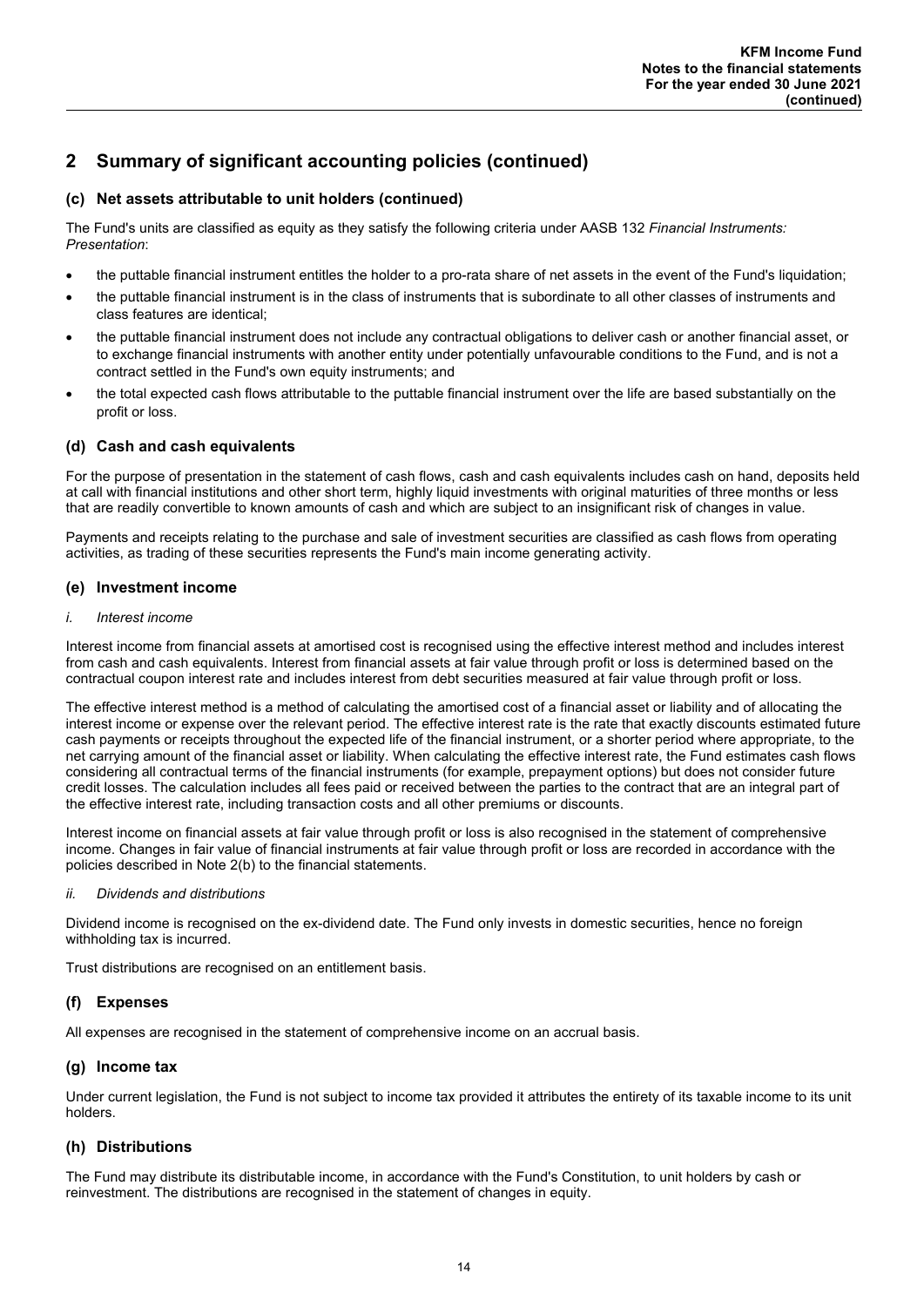### **(i) Functional and presentation currency**

Balances included in the Fund's financial statements are measured using the currency of the primary economic environment in which it operates (the "functional currency"). This is the Australian dollar, which reflects the currency of the economy in which the Fund competes for funds and is regulated. The Australian dollar is also the Fund's presentation currency.

### **(j) Due from/to brokers**

Amounts due from/to brokers represent receivables for securities sold and payables for securities purchased that have been contracted for but not yet delivered by the end of the year. The due from brokers balance is held for collection and is recognised initially at fair value and subsequently measured at amortised cost.

### **(k) Receivables**

Receivables may include amounts for interest, dividends and trust distributions. Dividends and trust distributions are accrued when the right to receive payment is established. Where applicable, interest is accrued on a daily basis. Amounts are generally received within 30 days of being recorded as receivables.

### **(l) Payables**

Payables include liabilities and accrued expenses owed by the Fund and any distributions declared which are unpaid as at the end of the reporting period.

A separate distribution payable is recognised in the statement of financial position.

Distributions declared effective 30 June in relation to unit holders who have previously elected to reinvest distributions are recognised as reinvested effective 1 July of the following financial year.

### **(m) Applications and redemptions**

Applications received for units in the Fund are recorded net of any entry fees payable prior to the issue of units in the Fund. Redemptions from the Fund are recorded gross of any exit fees payable after the cancellation of units redeemed.

### **(n) Goods and services tax (GST)**

The GST incurred on the costs of various services provided to the Fund by third parties such as management, administration and custodian services where applicable, have been passed on to the Fund. The Fund qualifies for Reduced Input Tax Credits (RITC) at a rate of at least 55%. Hence, fees for these services and any other expenses have been recognised in the statement of comprehensive income net of the amount of GST recoverable from the Australian Taxation Office (ATO). Amounts payable are inclusive of GST. The net amount of GST recoverable from the ATO is included in receivables in the statement of financial position. Cash flows relating to GST are included in the statement of cash flows on a gross basis.

### **(o) Use of estimates and judgements**

The Fund makes estimates, assumptions and judgements that affect the reported amounts of assets and liabilities within the current and next financial year. Estimates and judgements are continually evaluated and are based on historical experience and other factors, including expectations of future events that are believed to be reasonable under the circumstances.

For the majority of the Fund's financial instruments, quoted market prices are readily available. However, certain financial instruments, for example over-the-counter derivatives or unquoted securities, are fair valued using valuation techniques. Where valuation techniques (for example, pricing models) are used to determine fair values, they are validated and periodically reviewed by experienced personnel of the Investment Manager.

Models use observable data, to the extent practicable. However, areas such as credit risk (both own and counterparty), volatilities and correlations, require management to make estimates and judgements. Changes in assumptions about these factors could affect the reported fair value of financial instruments.

The Fund estimates that the resultant expected credit loss (ECL) derived from using impairment model, has not materially impacted the Fund. Please see Note 3 for more information on credit risk.

For more information on how fair value is calculated refer to Note 4 to the financial statements.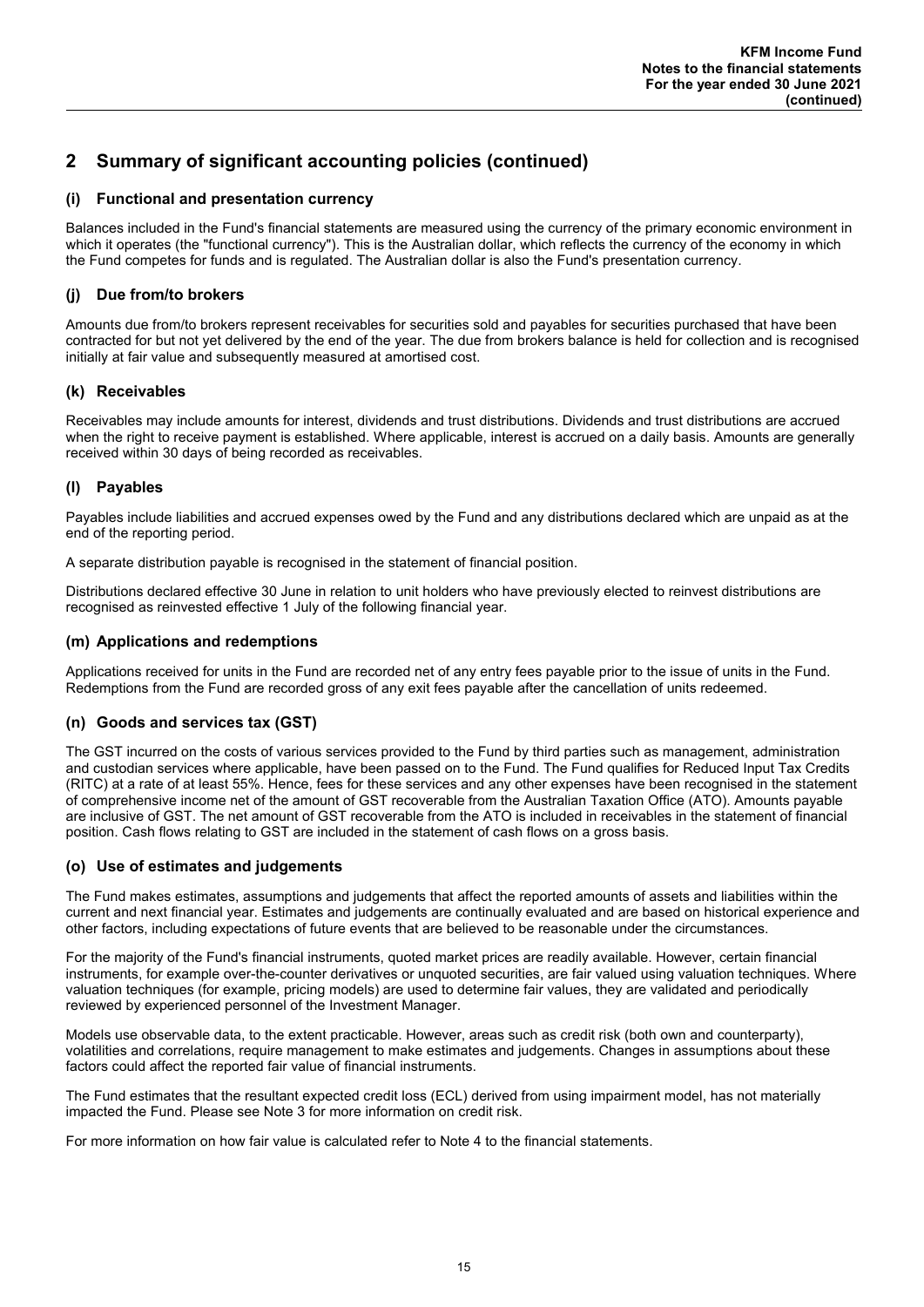### **(p) Rounding of amounts**

The Fund is an entity of a kind referred to in *ASIC Corporations (Rounding in Financial/Directors' Reports) Instrument 2016/191* relating to the "rounding off" of amounts in the financial statements. Amounts in the financial statements have been rounded to the nearest thousand dollars unless otherwise indicated.

## **3 Financial risk management**

The Fund's activities expose it to a variety of financial risks including market risk (which incorporates price risk and interest rate risk), credit risk and liquidity risk.

The Fund's overall risk management programme focuses on ensuring compliance with the Fund's Constitution, the Product Disclosure Statement and the investment guidelines of the Fund. It also seeks to maximise the returns derived for the level of risk to which the Fund is exposed and seeks to minimise potential adverse effects on the Fund's financial performance.

All investments present a risk of loss of capital. The maximum loss of capital on long equity and debt securities is limited to the fair value of those positions.

The investments of the Fund, and associated risk, are managed by a specialist Investment Manager, Kaplan Funds Management Pty Limited under an Investment Management Agreement (IMA) approved by the Responsible Entity, and containing the investment strategy and guidelines of the Fund, consistent with those stated in the Product Disclosure Statement.

The Investment Manager's approach to reducing financial risk is largely through adjustments to asset allocation. At the security level the focus is on stability of income and credit holdings by investment grade issuers. The buy and write strategy controls price risk through selection of appropriate option strike prices and maturities. The Fund is denominated in Australian dollar and is not exposed to currency risk. The Fund's liquidity profile is tested annually.

The Fund uses different methods to measure different types of risk to which it is exposed. These methods are explained below.

### **(a) Market risk**

### *i. Price risk*

The Fund is exposed to price risk on equity securities and debt securities listed or quoted on recognised securities exchanges. Price risk arises from investments held by the Fund for which prices in the future are uncertain.

Price risk is managed by the Investment Manager. The Investment Manager mitigates price risk through diversification and a careful selection of securities and other financial instruments in accordance with the investment mandate of the Fund.

The Fund's overall market positions are monitored on a regular basis by the Investment Manager. This information and the compliance with the Fund's Product Disclosure Statement are reported to the Investment Manager's compliance manager and other key management personnel.

Note 3(b) summarises the sensitivities of the Fund's assets and liabilities to price risk. The analysis is based on the reasonably possible shift that the investment portfolio in which the Fund invests moves by +/-10% (2020:+/- 10%)

### *ii. Interest rate risk*

The Fund is exposed to cash flow interest rate risk on financial instruments with variable interest rates. Financial instruments with fixed rates expose the Fund to fair value interest rate risk.

The Fund's interest bearing financial instruments expose it to risks associated with the effects of fluctuation in the prevailing market interest rate on its financial position and cash flows. The risk is measured using sensitivity analysis.

The Fund's main interest rate risk arises from its investment in floating rate notes, fixed interest bonds and convertible notes.

Interest rate risk management is undertaken by the Investment Manager. The Investment Manager takes into account its assessment of market interest rates to determine the mix between fixed and floating rate securities in the portfolio.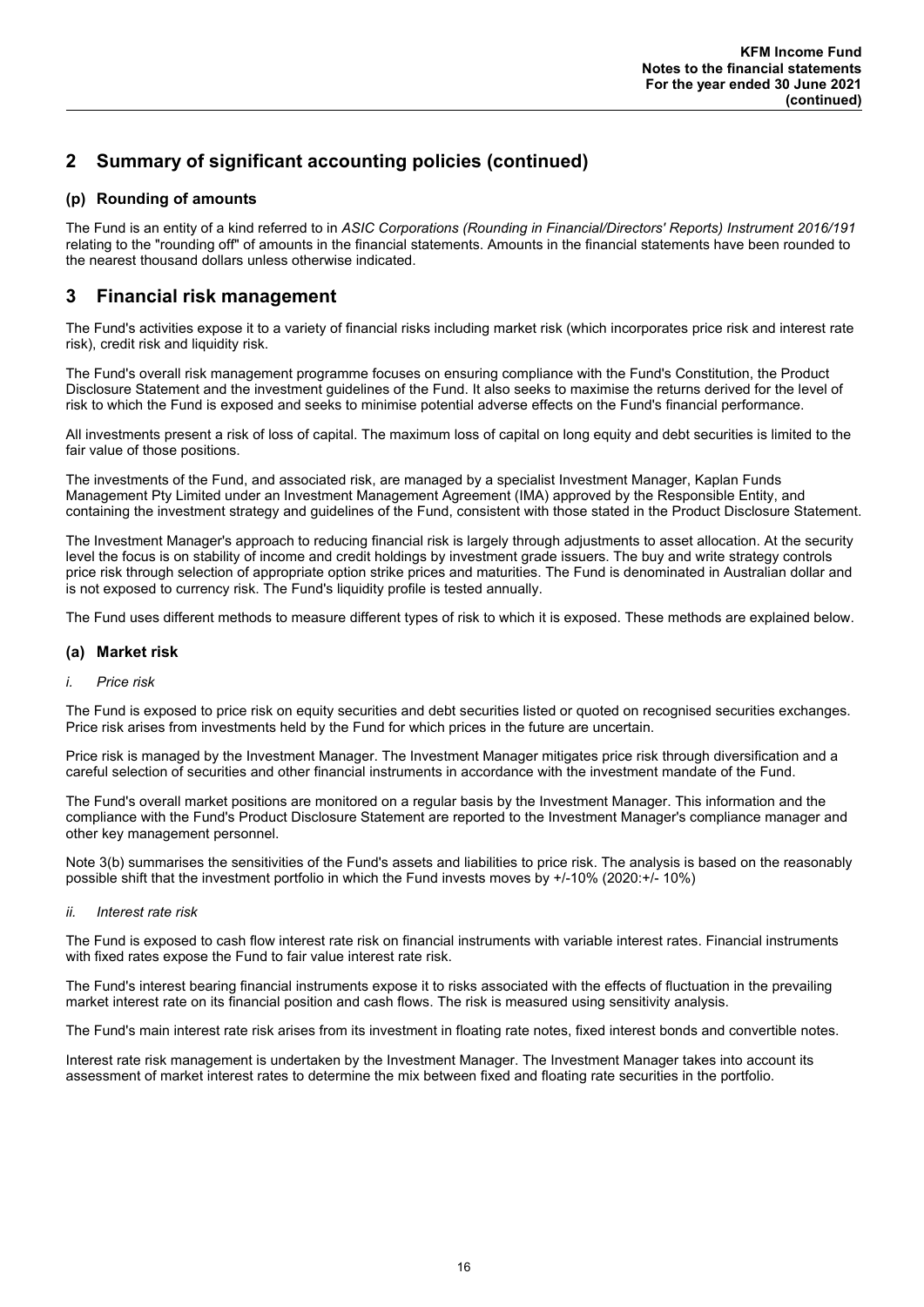### *ii. Interest rate risk (continued)*

The table below summarises the Fund's exposure to interest rate risk at the end of the reporting period.

|                                                            | <b>Fixed interest rate</b>          |                        |                   |                   |                 |                             |        |
|------------------------------------------------------------|-------------------------------------|------------------------|-------------------|-------------------|-----------------|-----------------------------|--------|
|                                                            | <b>Floating</b><br>interest<br>rate | 3<br>months<br>or less | 4 to 12<br>months | 1 to $5$<br>years | Over 5<br>vears | Non-<br>interest<br>bearing | Total  |
|                                                            | \$'000                              | \$'000                 | \$'000            | \$'000            | \$'000          | \$'000                      | \$'000 |
| As at 30 June 2021                                         |                                     |                        |                   |                   |                 |                             |        |
| <b>Financial assets</b>                                    |                                     |                        |                   |                   |                 |                             |        |
| Cash and cash equivalents                                  | 1,155                               |                        |                   |                   |                 | (7)                         | 1,148  |
| <b>Receivables</b>                                         |                                     |                        |                   |                   |                 | 104                         | 104    |
| Financial assets at fair value through profit or loss      | 586                                 |                        |                   |                   |                 | 13,741                      | 14,327 |
| <b>Total financial assets</b>                              | 1,741                               |                        |                   |                   |                 | 13,838                      | 15,579 |
| <b>Financial liabilities</b>                               |                                     |                        |                   |                   |                 |                             |        |
| Distributions payable                                      |                                     |                        |                   |                   |                 | 99                          | 99     |
| Due to brokers - payable for securities purchased          |                                     |                        |                   |                   |                 | 500                         | 500    |
| Payables                                                   |                                     |                        |                   |                   |                 | 32                          | 32     |
| Financial liabilities at fair value through profit or loss |                                     |                        |                   |                   |                 | 208                         | 208    |
| <b>Total financial liabilities</b>                         |                                     |                        |                   |                   |                 | 839                         | 839    |
| Net exposure                                               | 1,741                               |                        |                   |                   |                 | 12,999                      | 14,740 |

|                                                            | Fixed interest rate          |                        |                   |                   |                 |                             |            |
|------------------------------------------------------------|------------------------------|------------------------|-------------------|-------------------|-----------------|-----------------------------|------------|
|                                                            | Floating<br>interest<br>rate | 3<br>months<br>or less | 4 to 12<br>months | 1 to $5$<br>years | Over 5<br>years | Non-<br>interest<br>bearing | Total      |
|                                                            | \$'000                       | \$'000                 | \$'000            | \$'000            | \$'000          | \$'000                      | \$'000     |
| As at 30 June 2020                                         |                              |                        |                   |                   |                 |                             |            |
| <b>Financial assets</b>                                    |                              |                        |                   |                   |                 |                             |            |
| Cash and cash equivalents                                  | 477                          | 18                     |                   |                   |                 |                             | 495        |
| Receivables                                                |                              |                        |                   |                   |                 | 72                          | 72         |
| Financial assets at fair value through profit or loss      | 576                          |                        |                   |                   | 401             | 11,293                      | 12,270     |
| Total financial assets                                     | 1,053                        | 18                     |                   |                   | 401             | 11,365                      | 12,837     |
| <b>Financial liabilities</b>                               |                              |                        |                   |                   |                 |                             |            |
| Distributions payable                                      |                              |                        |                   |                   |                 | 538                         | 538        |
| Payables                                                   |                              |                        |                   |                   |                 | 28                          | 28         |
| Financial liabilities at fair value through profit or loss |                              |                        |                   |                   |                 | 156                         | <u>156</u> |
| Total financial liabilities                                |                              |                        |                   |                   |                 | 722                         | 722        |
| Net exposure                                               | 1,053                        | 18                     |                   |                   | 401             | 10,643                      | 12,115     |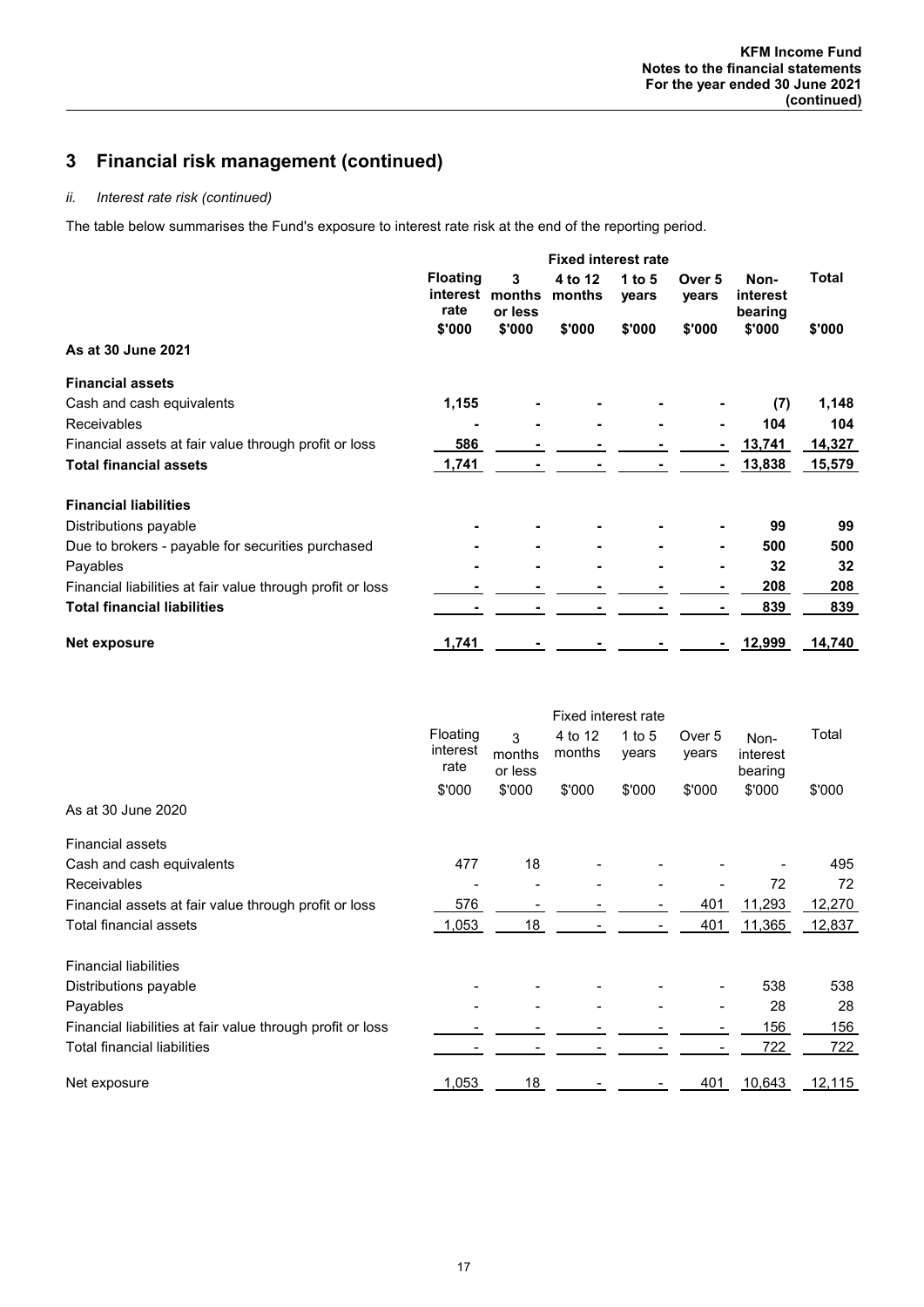### *ii. Interest rate risk (continued)*

The table in Note 3(b) summarises the impact of an increase/decrease in interest rates on the Fund's profit and net assets attributable to unit holders through changes in fair value or changes in future cash flows. The analysis is based on the reasonably possible shift that the interest rates changed by +/- 25 basis points (2020: +/- 25 basis points) from the year end rates with all other variables held constant.

### **(b) Summarised sensitivity analysis**

The following table summarises the sensitivities of the Fund's operating profit and net assets attributable to unit holders to market risks. The reasonably possible movements in the risk variables have been determined based on management's best estimate, having regard to a number of factors, including historical levels of changes in interest rates and the historical correlation of the Fund's investments with the relevant benchmark and market volatility. However, actual movements in the risk variables may be greater or less than anticipated due to a number of factors, including unusually large market movements resulting from changes in the performance of and/or correlation between the performances of the economies, markets and securities in which the Fund invests. As a result, historic variations in risk variables should not be used to predict future variances in the risk variables.

|                    | Impact on profit/net assets attributable | to unit holders  |                     |                  |
|--------------------|------------------------------------------|------------------|---------------------|------------------|
|                    | <b>Price risk</b>                        |                  | Interest rate risk  |                  |
|                    | $+10%$<br>\$'000                         | $-10%$<br>\$'000 | $+25$ bps<br>\$'000 | -25bps<br>\$'000 |
|                    |                                          |                  |                     |                  |
| As at 30 June 2021 | (371)                                    | (619)            | (1)                 |                  |
| As at 30 June 2020 | 350                                      | (940)            | (1)                 | 1                |

### **(c) Credit risk**

The Fund is exposed to credit risk, which is the risk that a counterparty will be unable to pay its obligations in full when they fall due, causing a financial loss to the Fund.

The Fund determines credit risk and measures expected credit losses for financial assets measured at amortised cost using probability of default, exposure at default and loss given default. Management consider both historical analysis and forward looking information in determining any expected credit loss. At 30 June 2021 and 30 June 2020, all receivables, amounts due from brokers, cash and short-term deposits are held with counterparties with a credit rating of AA- or higher and are either callable on demand or due to be settled within 1 week. Management consider the probability of default to be close to zero as these instruments have a low risk of default and the counterparties have a strong capacity to meet their contractual obligations in the near term. As a result, no loss allowance has been recognised based on 12-month expected credit losses as any such impairment would be wholly insignificant to the Fund.

The Investment Manager monitors the Fund's credit position on a regular basis. This information and the compliance with the Fund's policy are reported to the Investment Manager's compliance manager and other key management personnel. All contracts are with counterparties included in the Investment Manager's Approved Counterparties list.

### *i. Debt securities*

The Fund invests into debt securities which have an investment grade categorisation as rated by Standard & Poor's Ratings Services. For unrated assets a rating is assigned by the Investment Manager using an approach that is consistent with the approach used by rating agencies. All debt securities must have a minimum investment grade as outlined in the Fund's Product Disclosure Statement.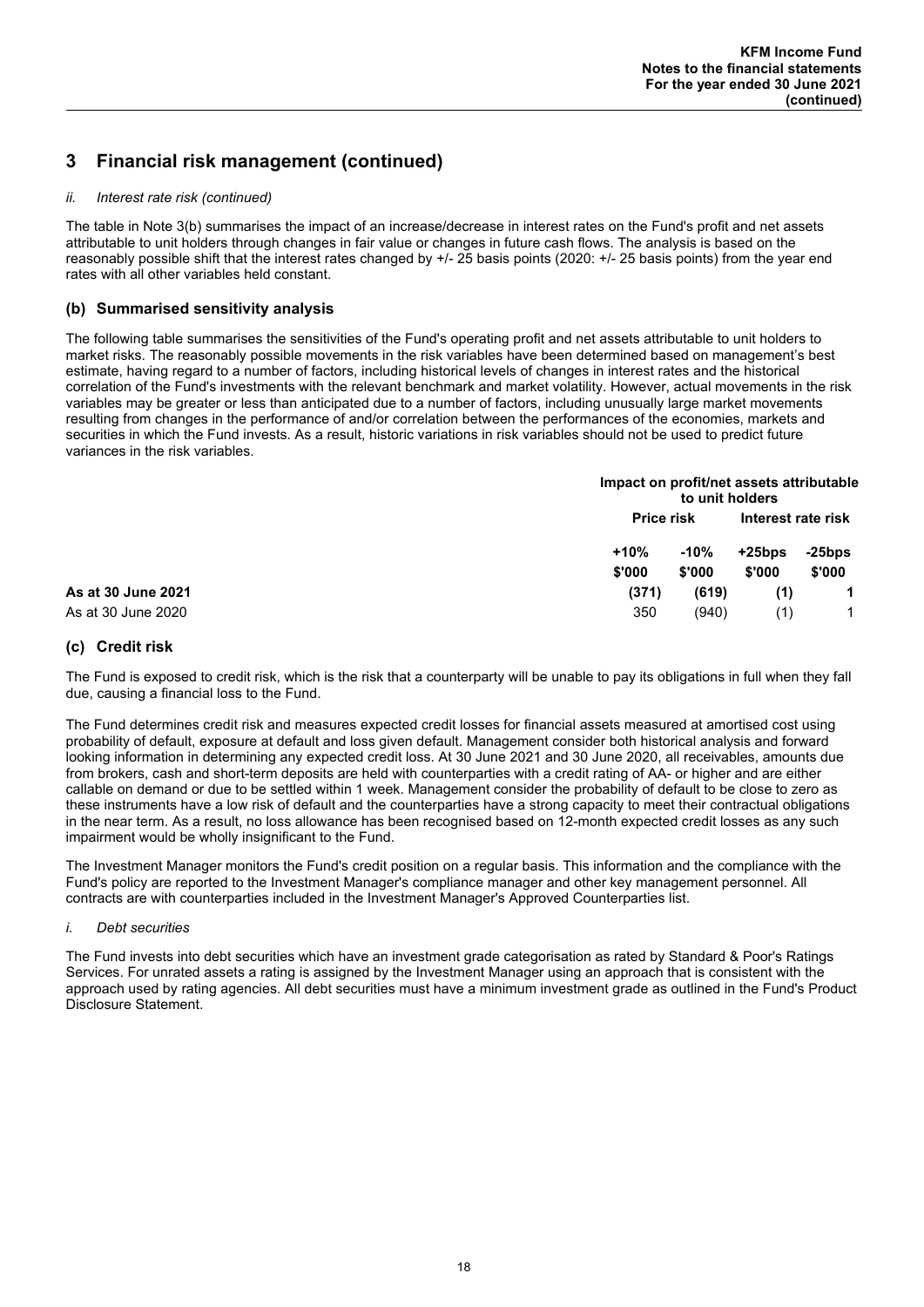### **(c) Credit risk (continued)**

An analysis of debt by rating is set out in the table below.

|                                                          | <b>AAA</b><br>\$'000 | А-<br>\$'000   | BBB+<br>\$'000       | <b>Unrated</b><br>\$'000 | <b>Total</b><br>\$'000 |
|----------------------------------------------------------|----------------------|----------------|----------------------|--------------------------|------------------------|
| As at 30 June 2021                                       |                      |                |                      |                          |                        |
| Financial assets at fair value<br>through profit or loss |                      |                |                      |                          |                        |
| Floating rate notes                                      |                      | ٠              |                      | 586                      | 586                    |
| <b>Total</b>                                             |                      |                |                      | 586                      | 586                    |
|                                                          | AAA<br>\$'000        | $A-$<br>\$'000 | <b>BBB</b><br>\$'000 | Unrated<br>\$'000        | Total<br>\$'000        |
| As at 30 June 2020                                       |                      |                |                      |                          |                        |
| Financial assets at fair value<br>through profit or loss |                      |                |                      |                          |                        |
| Convertible notes                                        |                      |                | 401                  |                          | 401                    |
| Floating rate notes                                      |                      |                |                      | 576                      | 576                    |
| Total                                                    |                      |                | 401                  | 576                      | 977                    |

### *ii. Derivative financial instruments*

For derivative financial instruments, the Investment Manager has established limits such that, at any time, less than 10% of the fair value of favourable contracts outstanding are with any individual counterparty.

The Fund also restricts its exposure to credit losses on the trading of derivative instruments it holds by entering into master netting arrangements with counterparties (approved brokers) with whom it undertakes a significant volume of transactions. Master netting arrangements do not result in an offset of financial assets and liabilities, as transactions are usually settled on a gross basis. However, the credit risk associated with favourable contracts is reduced by master netting arrangement to the extent that if an event of default occurs, all amounts with the counterparty are closed and settled on a net basis. The Fund's overall exposure to credit risk on derivative instruments subject to a master netting arrangement can change substantially within a short period, as it is affected by each transaction subject to the arrangements. As at 30 June 2021, the Fund had no master netting arrangements (30 June 2020: nil).

### *iii. Settlement of securities transactions*

All transactions in listed securities are settled/paid for upon delivery using approved brokers. The risk of default is considered low, as delivery of securities sold is only made once the broker has received payment. Payment is made once the securities purchased have been received by the broker. The trade will fail if either party fails to meet its obligations.

### *iv. Cash and cash equivalents*

The exposure to credit risk for cash and cash equivalents is low as all counterparties have a rating of AA- (as determined by Standard & Poor's Ratings Services) or higher.

### *v. Other*

The Fund is not materially exposed to credit risk on other financial assets.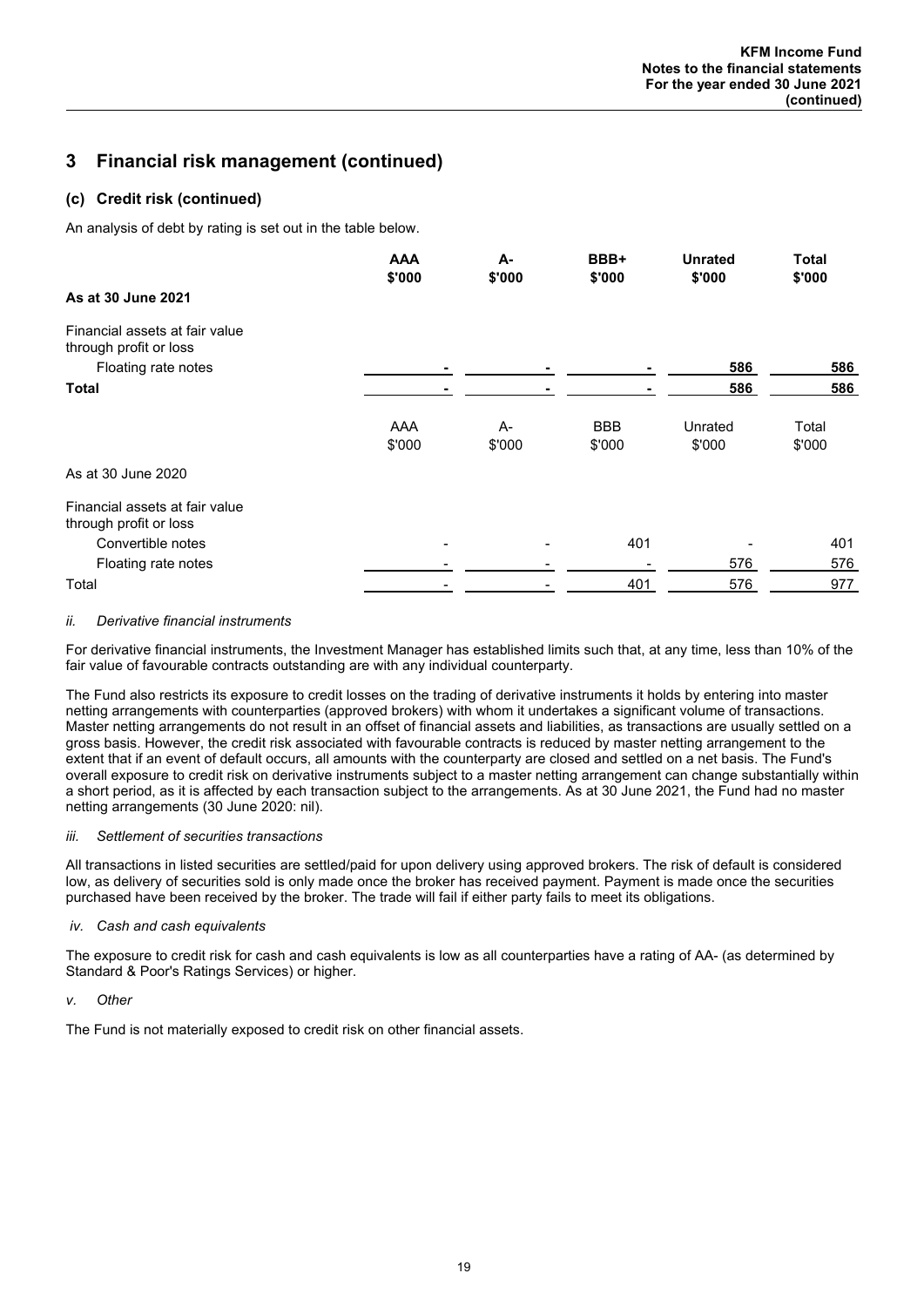### **(d) Liquidity risk**

Liquidity risk is the risk that the Fund may not be able to generate sufficient cash resources to settle its obligations in full as they fall due or can only do so on terms that are materially disadvantageous.

Exposure to liquidity risk for the Fund may arise from the requirement to meet daily unit holder redemption requests.

The Investment Manager monitors the Fund's liquidity position on a regular basis. The information and the compliance with the Fund's policy are reported to the Investment Manager's compliance manager and other key management personnel.

In order to manage the Fund's overall liquidity, the Responsible Entity has the discretion to reject an application for units and to defer or adjust redemption of units if the exercise of such discretion is in the best interests of unit holders. The Fund did not reject or withhold any redemptions during 2021 and 2020.

### *i. Maturities of non-derivative financial liabilities*

All non-derivative financial liabilities of the Fund in the current period have maturities of less than 1 month.

### *ii. Maturities of gross settled derivative financial instruments*

The table below analyses the Fund's gross settled derivative financial instruments based on their contractual maturity. The Fund may, at its discretion, settle financial instruments prior to their original contractual settlement date, in accordance with its investment strategy, where permitted by the terms and conditions of the relevant instruments.

|                                        | Less than 1<br>month | 1 to $6$<br>months | 6 to 12<br>months | Over <sub>12</sub><br>months | <b>Total</b> |
|----------------------------------------|----------------------|--------------------|-------------------|------------------------------|--------------|
| As at 30 June 2021                     | \$'000               | \$'000             | \$'000            | \$'000                       | \$'000       |
| Australian exchange traded options     |                      |                    |                   |                              |              |
| <b>Inflows</b>                         | -                    | ٠                  |                   |                              |              |
| (Outflows)                             |                      | (208)              |                   |                              | (208)        |
| <b>Total gross settled derivatives</b> |                      | (208)              |                   |                              | (208)        |
| At as 30 June 2020                     |                      |                    |                   |                              |              |
| Australian exchange traded options     |                      |                    |                   |                              |              |
| <b>Inflows</b>                         |                      |                    |                   |                              |              |
| (Outflows)                             |                      |                    | (156)             |                              | (156)        |
| Total gross settled derivatives        |                      |                    | (156)             |                              | (156)        |

### **4 Fair value measurement**

The Fund measures and recognises financial assets and liabilities at fair value through profit or loss on a recurring basis.

- Financial assets/liabilities at fair value through profit or loss (see Note 6 and Note 7)
- Derivative financial instruments (see Note 8)

The Fund has no assets or liabilities measured at fair value on a non-recurring basis in the current reporting period.

AASB 13 *Fair Value Measurement* requires disclosure of fair value measurements by level of the following fair value measurement hierarchy:

- Quoted prices (unadjusted) in active markets for identical assets or liabilities (level 1);
- Inputs other than quoted prices included within level 1 that are observable for the asset or liability, either directly or indirectly (level 2); and
- Inputs for the asset or liability that are not based on observable market data (unobservable inputs) (level 3).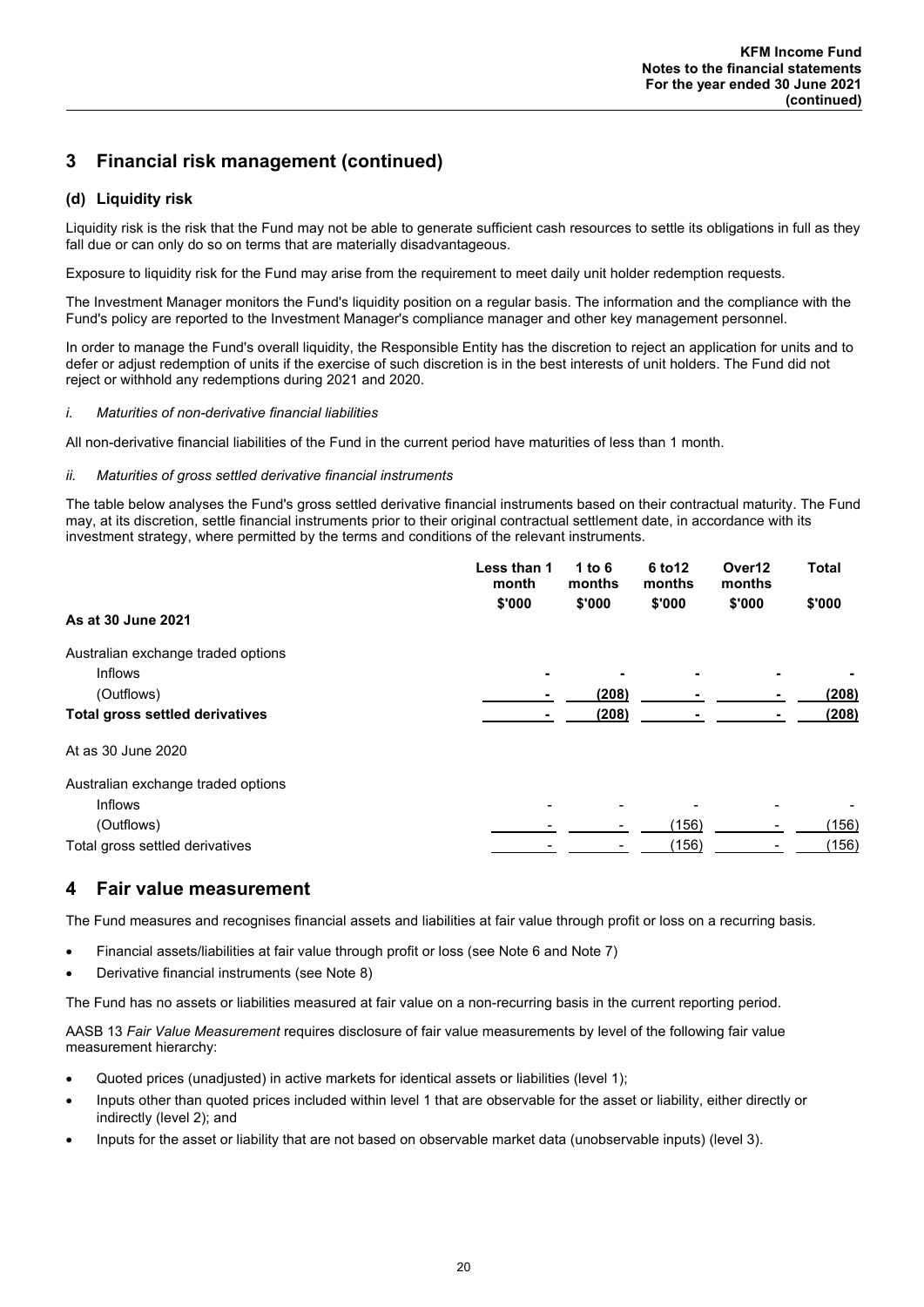# **4 Fair value measurement (continued)**

The Fund values its investments in accordance with the accounting policies set out in Note 2 to the financial statements. For the majority of its investments, the Fund relies on information provided by independent pricing services for the valuation of its investments.

### **(a) Fair value in an active market (level 1)**

The fair value of financial assets and liabilities traded in active markets (such as publicly traded derivatives, interest bearing securities, and listed equity securities) are based on quoted market prices at the close of trading at the end of the reporting period without any deduction for estimated future selling costs.

The quoted market price used for financial assets held by the Fund is the current bid price; the quoted market price for financial liabilities is the current asking price. When the Fund holds derivatives with offsetting market risks, it uses mid-market prices as a basis for establishing fair values for the offsetting risk positions and applies this bid or asking price to the net open position, as appropriate.

A financial instrument is regarded as quoted in an active market if quoted prices are readily and regularly available from an exchange, dealer, broker, industry group, pricing service, or regulatory agency, and those prices represent actual and regularly occurring market transactions on an arm's length basis.

An active market is a market in which transactions for the asset or liability take place with sufficient frequency and volume to provide pricing information on an ongoing basis.

### **(b) Fair value in an inactive or unquoted market (level 2)**

The fair value of financial assets and liabilities that are not traded in an active market is determined using valuation techniques. These include the use of recent arm's length market transactions, reference to the current fair value of a substantially similar other instrument, discounted cash flow techniques, option pricing models or any other valuation technique that provides a reliable estimate of prices obtained in actual market transactions.

### **(c) Recognised fair value measurements**

The table below presents the Fund's financial assets and liabilities measured and recognised at fair value as at 30 June 2021.

|                                     | Level 1<br>\$'000 | Level <sub>2</sub><br>\$'000 | Level 3<br>\$'000 | <b>Total</b><br>\$'000 |
|-------------------------------------|-------------------|------------------------------|-------------------|------------------------|
| As at 30 June 2021                  |                   |                              |                   |                        |
| <b>Financial assets</b>             |                   |                              |                   |                        |
| Australian listed equity securities | 13,241            | 500                          |                   | 13,741                 |
| Debt securities                     | 586               |                              |                   | 586                    |
| <b>Total financial assets</b>       | 13,827            | 500                          |                   | 14,327                 |
| <b>Financial liabilities</b>        |                   |                              |                   |                        |
| Australian exchange traded options  | 208               |                              |                   | 208                    |
| <b>Total financial liabilities</b>  | 208               |                              |                   | 208                    |
| As at 30 June 2020                  |                   |                              |                   |                        |
| <b>Financial assets</b>             |                   |                              |                   |                        |
| Australian listed equity securities | 11,293            |                              |                   | 11,293                 |
| Debt securities                     | 977               |                              |                   | 977                    |
| <b>Total financial assets</b>       | 12,270            |                              |                   | 12,270                 |
| <b>Financial liabilities</b>        |                   |                              |                   |                        |
| Australian exchange traded options  | 156               |                              |                   | 156                    |
| <b>Total financial liabilities</b>  | 156               |                              |                   | 156                    |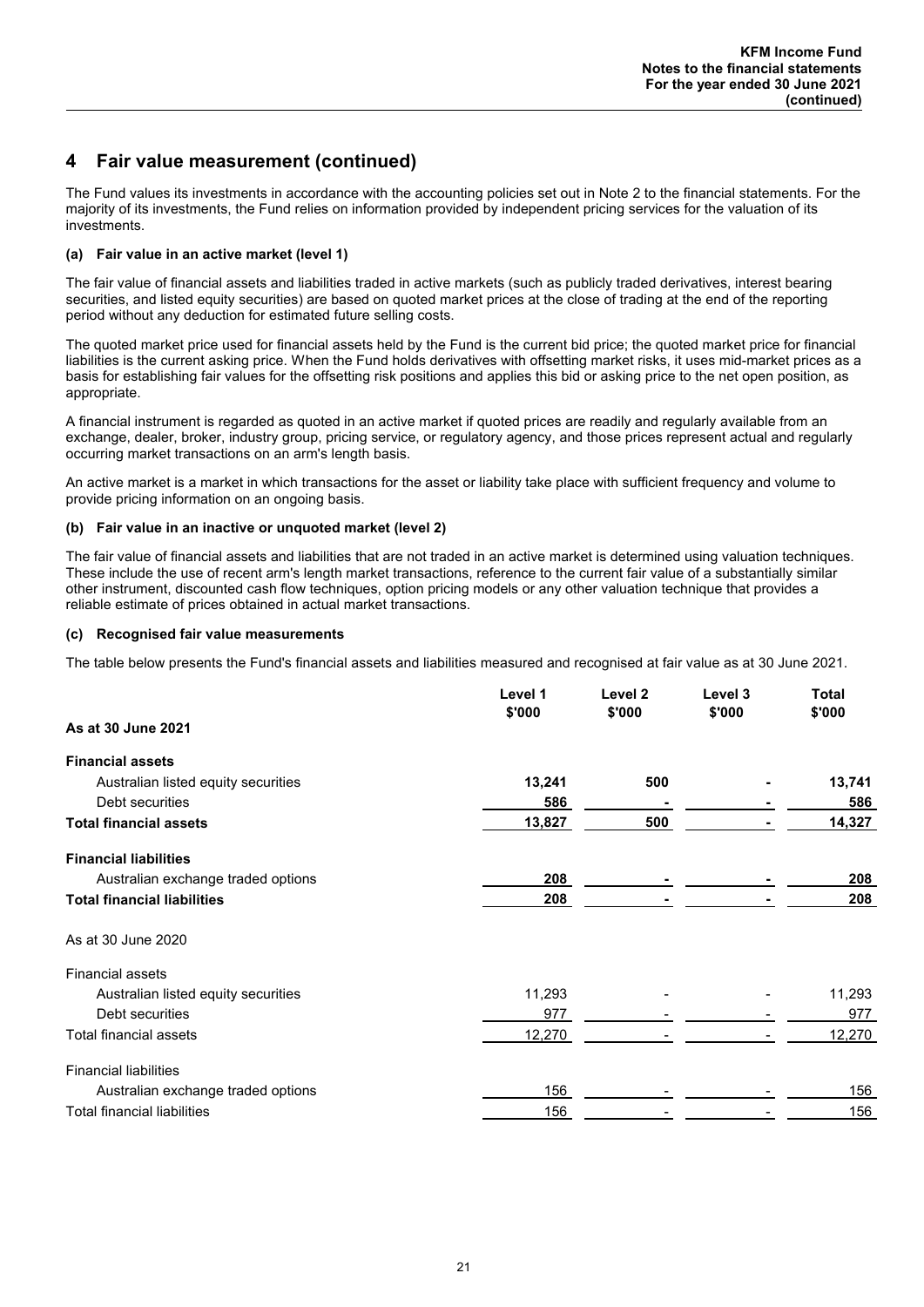# **4 Fair value measurement (continued)**

### **(d) Transfer between levels**

Management's policy is to recognise transfers into and transfers out of fair value hierarchy levels as at the end of the reporting period.

There were no transfers between levels in the fair value hierarchy at the end of the reporting period.

### **(e) Financial instruments not carried at fair value**

The carrying values of receivables and payables approximate their fair values due to their short-term nature.

Net assets attributable to unit holders' carrying value differs from its fair value (deemed to be redemption price for individual units) due to differences in valuation inputs. This difference is not material in the current or prior year.

# **5 Dividend and distribution income**

|                                        | Year ended      |                 |
|----------------------------------------|-----------------|-----------------|
|                                        | 30 June<br>2021 | 30 June<br>2020 |
| <b>Dividends</b>                       | \$'000<br>235   | \$'000<br>336   |
| <b>Trust distributions</b>             | 183             | 268             |
| Total dividend and distribution income | 418             | 604             |

## **6 Financial assets at fair value through profit or loss**

|                                                             | As at   |         |
|-------------------------------------------------------------|---------|---------|
|                                                             | 30 June | 30 June |
|                                                             | 2021    | 2020    |
|                                                             | \$'000  | \$'000  |
| Australian listed equity securities                         | 13.741  | 11,293  |
| Debt securities                                             | 586     | 977     |
| Total financial assets at fair value through profit or loss | 14,327  | 12,270  |

An overview of the risk exposures and fair value measurements relating to financial assets at fair value through profit or loss is included in Note 3 and Note 4 to the financial statements.

## **7 Financial liabilities at fair value through profit or loss**

|                                                                  | As at   |         |
|------------------------------------------------------------------|---------|---------|
|                                                                  | 30 June | 30 June |
|                                                                  | 2021    | 2020    |
|                                                                  | \$'000  | \$'000  |
| Australian exchange traded options                               | 208     | 156     |
| Total financial liabilities at fair value through profit or loss | 208     | 156     |

An overview of the risk exposures and fair value measurements relating to financial liabilities at fair value through profit or loss is included in Note 3 and Note 4 to the financial statements.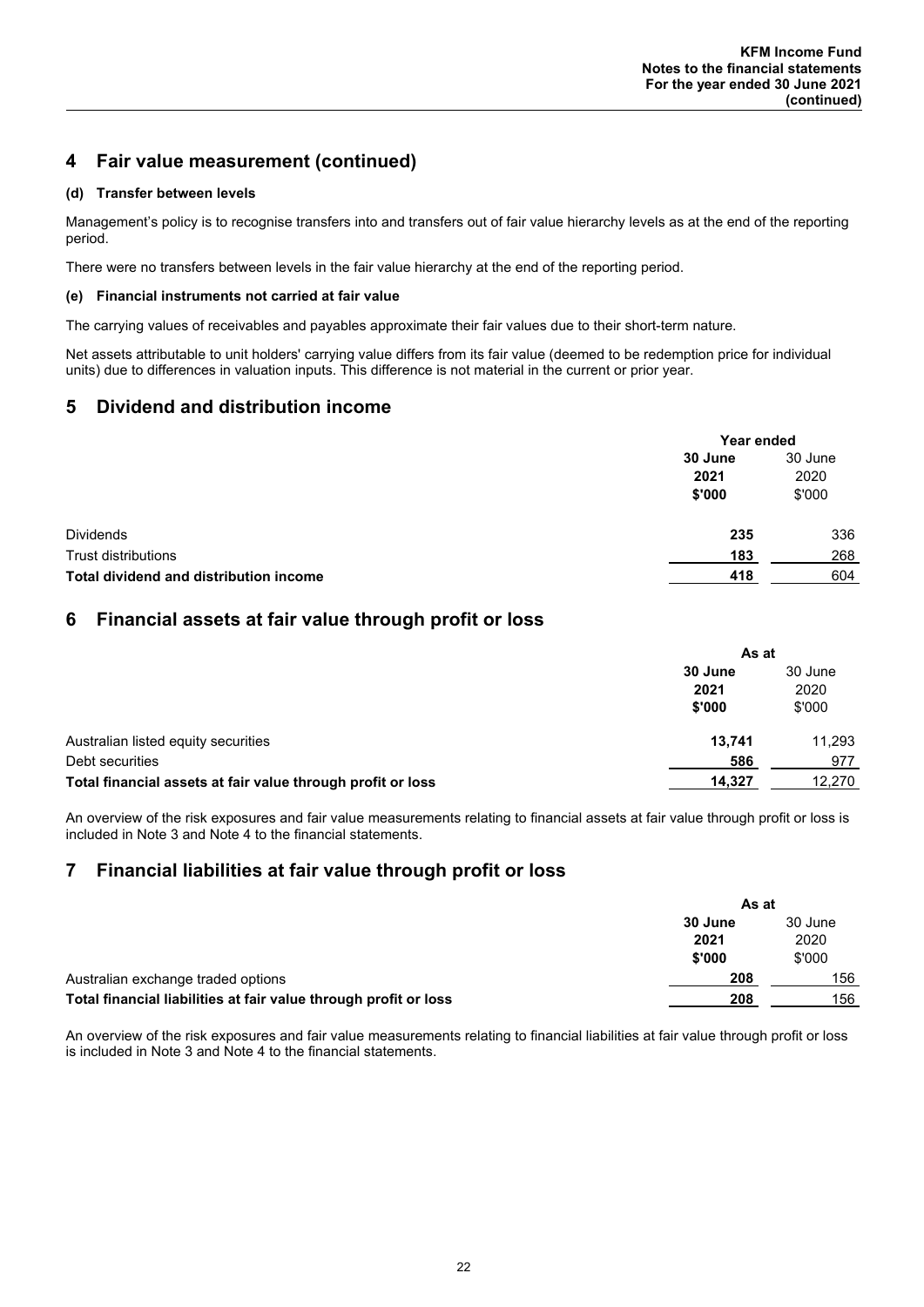# **8 Derivative financial instruments**

In the normal course of business, the Fund enters into transactions in various derivative financial instruments which have certain risks. A derivative is a financial instrument or other contract which is settled at a future date and whose value changes in response to the change in a specified interest rate, financial instrument price, commodity price, foreign exchange rate, index of prices or rates, credit rating or credit index or other variable.

Derivative financial instruments require no initial net investment or an initial net investment that is smaller than would be required for other types of contracts that would be expected to have a similar response to changes in market factors.

Derivative transactions include many different instruments such as forwards, futures and options. Derivatives are considered to be part of the investment process and the use of derivatives is an essential part of the Fund's portfolio management. Derivatives are not managed in isolation. Consequently, the use of derivatives is multifaceted and includes:

- hedging to protect an asset or liability of the Fund against a fluctuation in market values, foreign exchange risk or to reduce volatility;
- a substitution for trading of physical securities; and
- adjusting asset exposures within the parameters set in the investment strategy, and adjusting the duration of fixed interest portfolios or the weighted average maturity of cash portfolios.

While derivatives are used for trading purposes, they are not used to gear (leverage) a portfolio. Gearing a portfolio would occur if the level of exposure to the markets exceeds the underlying value of the Fund.

The Fund holds the following derivatives:

### **Options**

An option is a contractual arrangement under which the seller (writer) grants the purchaser (holder) the right, but not the obligation, either to buy (a call option) or sell (a put option) at or by a set date or during a set period, a specific amount of securities or a financial instrument at a predetermined price. The seller receives a premium from the purchaser in consideration for the assumption of future securities price risk. Options held by the Fund are exchange-traded. The Fund is exposed to credit risk on purchased options to the extent of their carrying amount, which is their fair value. Options are settled on a gross basis.

The Fund's derivative financial instruments measured at fair value at year end are detailed below:

|                                    | Contractual/<br>notional | <b>Assets</b> | <b>Liabilities</b> |
|------------------------------------|--------------------------|---------------|--------------------|
|                                    | \$'000                   | \$'000        | \$'000             |
| As at 30 June 2021                 |                          |               |                    |
| Australian exchange traded options | 3,238                    |               | 208                |
| <b>Total derivatives</b>           | 3,238                    |               | 208                |
| As at 30 June 2020                 |                          |               |                    |
| Australian exchange traded options | 2,214                    |               | 156                |
| <b>Total derivatives</b>           | 2,214                    |               | 156                |

Information about the Fund's exposure to credit risk and interest rate risk and about the methods and assumptions used in determining fair values is provided in Note 3 and Note 4 to the financial statements. The maximum exposure to credit risk at the end of the financial year is the carrying amount of each class of derivative financial instruments disclosed above.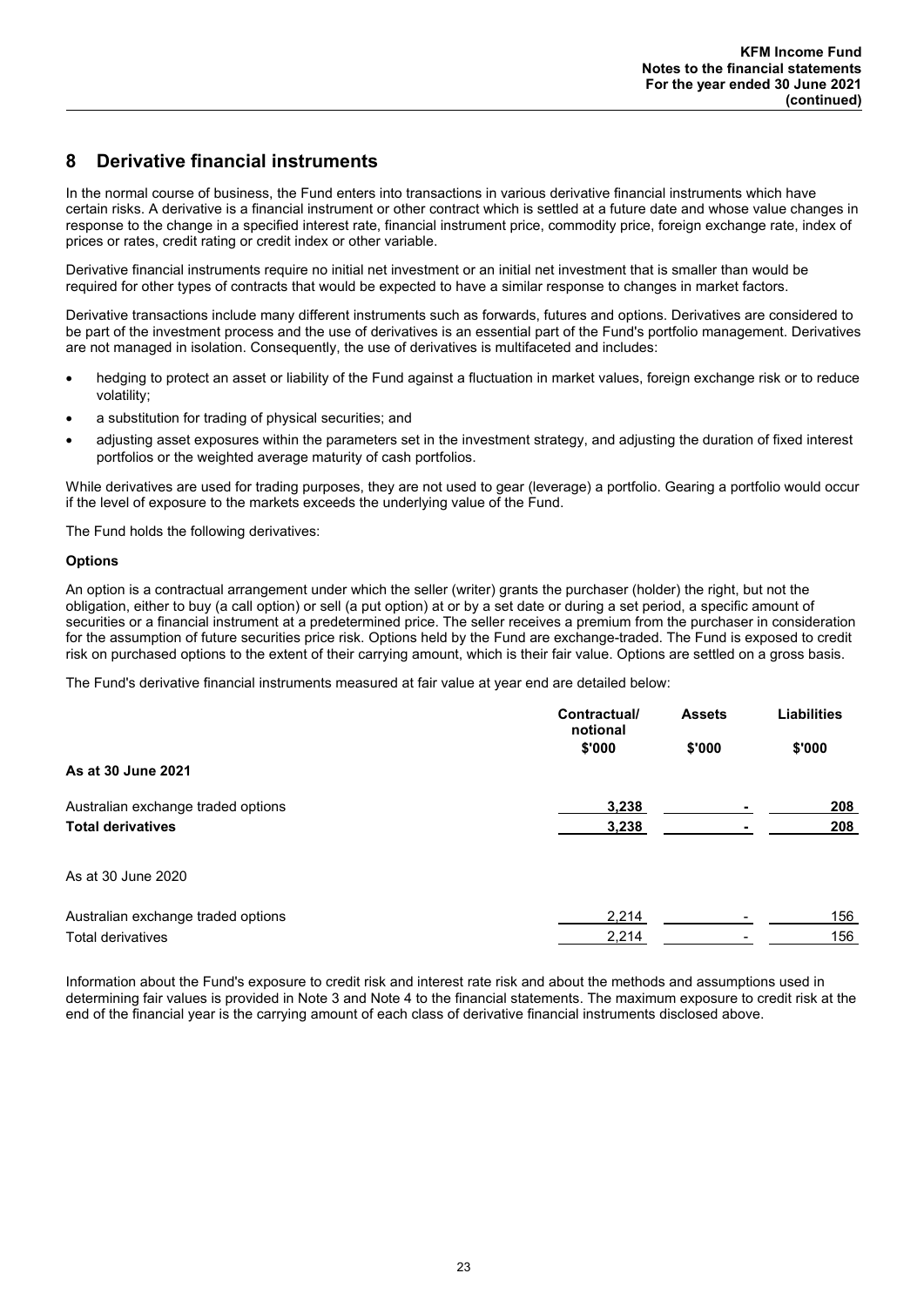### **9 Net assets attributable to unit holders - equity**

The Fund shall classify a financial instrument as an equity instrument from the date when the instrument has all the features and meets the conditions set out in Note 2(c).

Movements in the number of units and net assets attributable to unit holders during the year were as follows:

|                                | Year ended               |                |         |         |
|--------------------------------|--------------------------|----------------|---------|---------|
|                                | 30 June                  | 30 June        | 30 June | 30 June |
|                                | 2021                     | 2020           | 2021    | 2020    |
|                                | <b>Units</b><br>'000     | Units<br>'000' | \$'000  | \$'000  |
| Opening balance                | 16,150                   | 21,289         | 12.115  | 17,998  |
| Applications                   | 8,712                    | 5,547          | 6,760   | 4,666   |
| Redemptions                    | (6, 531)                 | (10, 780)      | (5,012) | (8,983) |
| Reinvestment of distributions  | 172                      | 94             | 130     | 77      |
| Distributions paid and payable | $\overline{\phantom{a}}$ | $\,$           | (330)   | (944)   |
| Profit/(loss) for the year     |                          |                | 1,077   | (699)   |
| <b>Closing balance</b>         | 18,503                   | 16,150         | 14,740  | 12,115  |

As stipulated within the Fund's Constitution, each unit represents a right to an individual share in the Fund and does not extend to a right in the underlying assets of the Fund.

There are no separate classes of units and each unit has the same rights attaching to it as all other units of the Fund.

Units are redeemed on demand at the unit holders' option. However, holders of these instruments typically retain them for the medium to long term. As such, the amount expected to be settled within twelve months after the end of the reporting period cannot be reliably determined.

### **Capital risk management**

The Fund considers its net assets attributable to unit holders' as capital. The amount of net assets attributable to unit holders can change significantly on a daily basis as the Fund is subject to daily applications and redemptions at the discretion of unit holders.

Daily applications and redemptions are reviewed relative to the liquidity of the Fund's underlying assets on a daily basis by the Responsible Entity. Under the terms of the Fund's Constitution, the Responsible Entity has the discretion to reject an application for units and to defer or adjust redemption of units if the exercise of such discretion is in the best interests of unit holders.

## **10 Distributions to unit holders**

The distributions declared during the year were as follows:

|                            | Year ended |            | Year ended |            |
|----------------------------|------------|------------|------------|------------|
|                            | 30 June    | 30 June    | 30 June    | 30 June    |
|                            | 2021       | 2021       | 2020       | 2020       |
|                            | \$'000     | <b>CPU</b> | \$'000     | <b>CPU</b> |
| <b>Distributions</b>       |            |            |            |            |
| September                  | 106        | 0.7996     | 193        | 0.9105     |
| December                   | 82         | 0.6821     | 129        | 0.7154     |
| March                      | 43         | 0.2443     | 84         | 0.5169     |
| June (payable)             | 99         | 0.5332     | 538        | 3.3339     |
| <b>Total distributions</b> | 330        | 2.2592     | 944        | 5.4767     |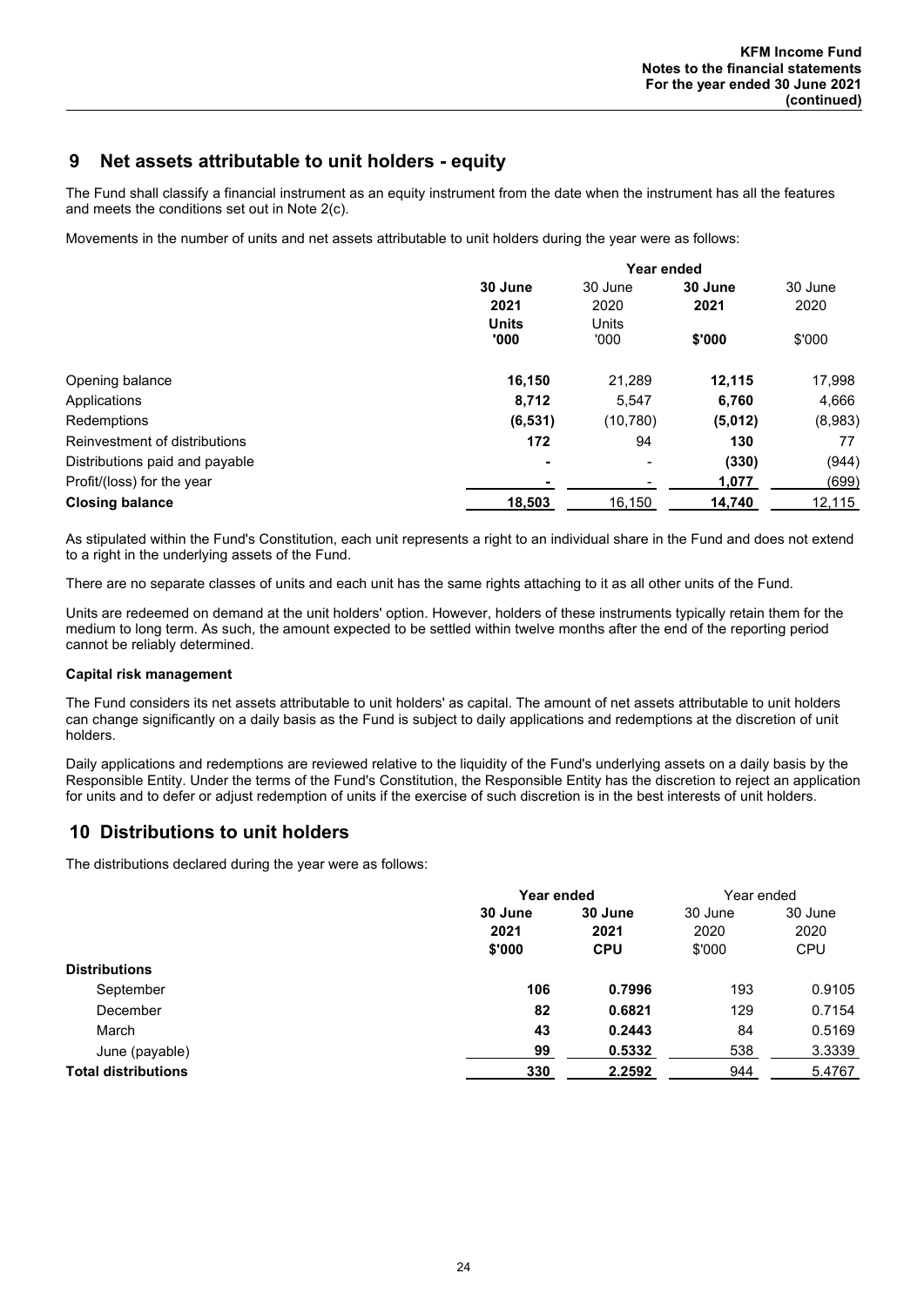# **11 Cash and cash equivalents**

|                                 | As at                     |                           |
|---------------------------------|---------------------------|---------------------------|
|                                 | 30 June<br>2021<br>\$'000 | 30 June<br>2020<br>\$'000 |
| Cash at bank                    | 1,148                     | 495                       |
| Total cash and cash equivalents | 1,148                     | 495                       |

# **12 Reconciliation of profit/(loss) to net cash inflow/(outflow) from operating activities**

|                                                                                                | Year ended |         |
|------------------------------------------------------------------------------------------------|------------|---------|
|                                                                                                | 30 June    | 30 June |
|                                                                                                | 2021       | 2020    |
|                                                                                                | \$'000     | \$'000  |
| (a) Reconciliation of profit/(loss) to net cash inflow/(outflow)from operating activities      |            |         |
| Profit/(loss) for the year                                                                     | 1,077      | (699)   |
| Proceeds from sale of financial instruments at fair value through profit or loss               | 5,937      | 8,306   |
| Payments for purchase of financial instruments at fair value through profit or loss            | (6,688)    | (3,050) |
| Net (gains)/losses on financial instruments at fair value through profit or loss               | (754)      | 966     |
| Net change in receivables                                                                      | (32)       | 57      |
| Net change in payables                                                                         | 4          | (15)    |
| Net cash inflow/(outflow) from operating activities                                            | (456)      | 5,565   |
| (b) Non-cash operating and financing activities                                                |            |         |
| The following distribution payments to unit holders were satisfied by the issue of units under |            |         |
| the distribution reinvestment plan                                                             | 130        | 77      |
| Total non-cash operating and financing activities                                              | 130        | 77      |
|                                                                                                |            |         |

# **13 Receivables**

|                                        | As at   |         |
|----------------------------------------|---------|---------|
|                                        | 30 June | 30 June |
|                                        | 2021    | 2020    |
|                                        | \$'000  | \$'000  |
| Dividends and distributions receivable | 84      | 61      |
| <b>GST</b> receivable                  | 16      |         |
| Interest receivable                    |         | Δ       |
| <b>Total receivables</b>               | 104     | 72      |

# **14 Payables**

|                         |                           | As at                     |  |
|-------------------------|---------------------------|---------------------------|--|
|                         | 30 June<br>2021<br>\$'000 | 30 June<br>2020<br>\$'000 |  |
| Management fees payable | 28                        | 25                        |  |
| Other expenses payable  | ◢                         | ົ                         |  |
| <b>Total payables</b>   | 32                        | 28                        |  |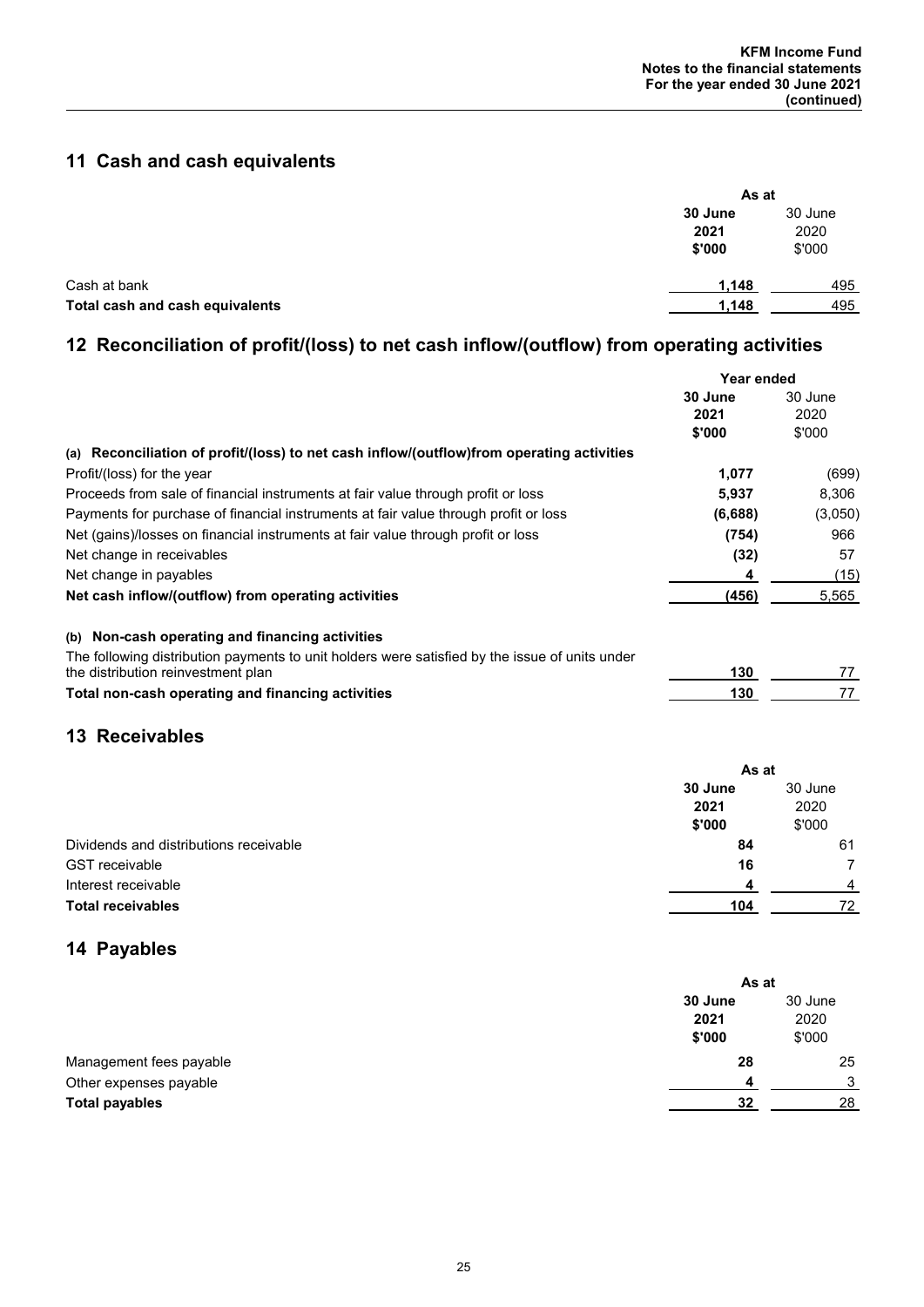# **15 Remuneration of auditors**

During the year the following fees were paid or payable for services provided by the auditors of the Fund:

|                                                         | Year ended |         |
|---------------------------------------------------------|------------|---------|
|                                                         | 30 June    | 30 June |
|                                                         | 2021       | 2020    |
|                                                         | \$         | \$      |
| <b>Deloitte Touche Tohmatsu</b>                         |            |         |
| Audit and other assurance services                      |            |         |
| Audit and review of financial statements                | 10,000     | 13,445  |
| Audit of compliance plan                                |            | 5,000   |
| Total auditor remuneration and other assurance services | 10,000     | 18,445  |
| <b>Taxation services</b>                                |            |         |
| Tax compliance services                                 | 6,713      | 5,212   |
| Total remuneration for taxation services                | 6,713      | 5,212   |
| <b>Total remuneration of Deloitte Touche Tohmatsu</b>   | 16,713     | 23,657  |
| <b>PricewaterhouseCoopers</b>                           |            |         |
| Audit and other assurance services                      |            |         |
| Audit of compliance plan                                | 2,342      |         |
| Total auditor remuneration and other assurance services | 2,342      |         |
| <b>Total remuneration of PricewaterhouseCoopers</b>     | 2,342      |         |

The auditors' remuneration is borne by the Investment Manager. Fees are stated exclusive of GST.

# **16 Related party transactions**

The Responsible Entity of KFM Income Fund is Equity Trustees Limited (ABN 46 004 031 298) (AFSL 240975). Accordingly, transactions with entities related to Equity Trustees Limited are disclosed below.

The Responsible Entity has contracted services to Kaplan Funds Management Pty Limited, to act as Investment Manager and National Australia Bank Limited to act as Custodian and Administrator for the Fund. The contracts are on normal commercial terms and conditions.

### **(a) Key management personnel**

*i. Directors*

Key management personnel include persons who were directors of Equity Trustees Limited at any time during or since the end of the financial year and up to the date of this report.

| Philip D Gentry          | Chairman                     |
|--------------------------|------------------------------|
| Harvey H Kalman          | (resigned 1 September 2020)  |
| lan C Westley            | (resigned 3 July 2020)       |
| Michael J O'Brien        |                              |
| <b>Russell W Beasley</b> | (appointed 1 September 2020) |

### *ii. Responsible Entity*

Other than fees paid to the Responsible Entity, there were no other transactions.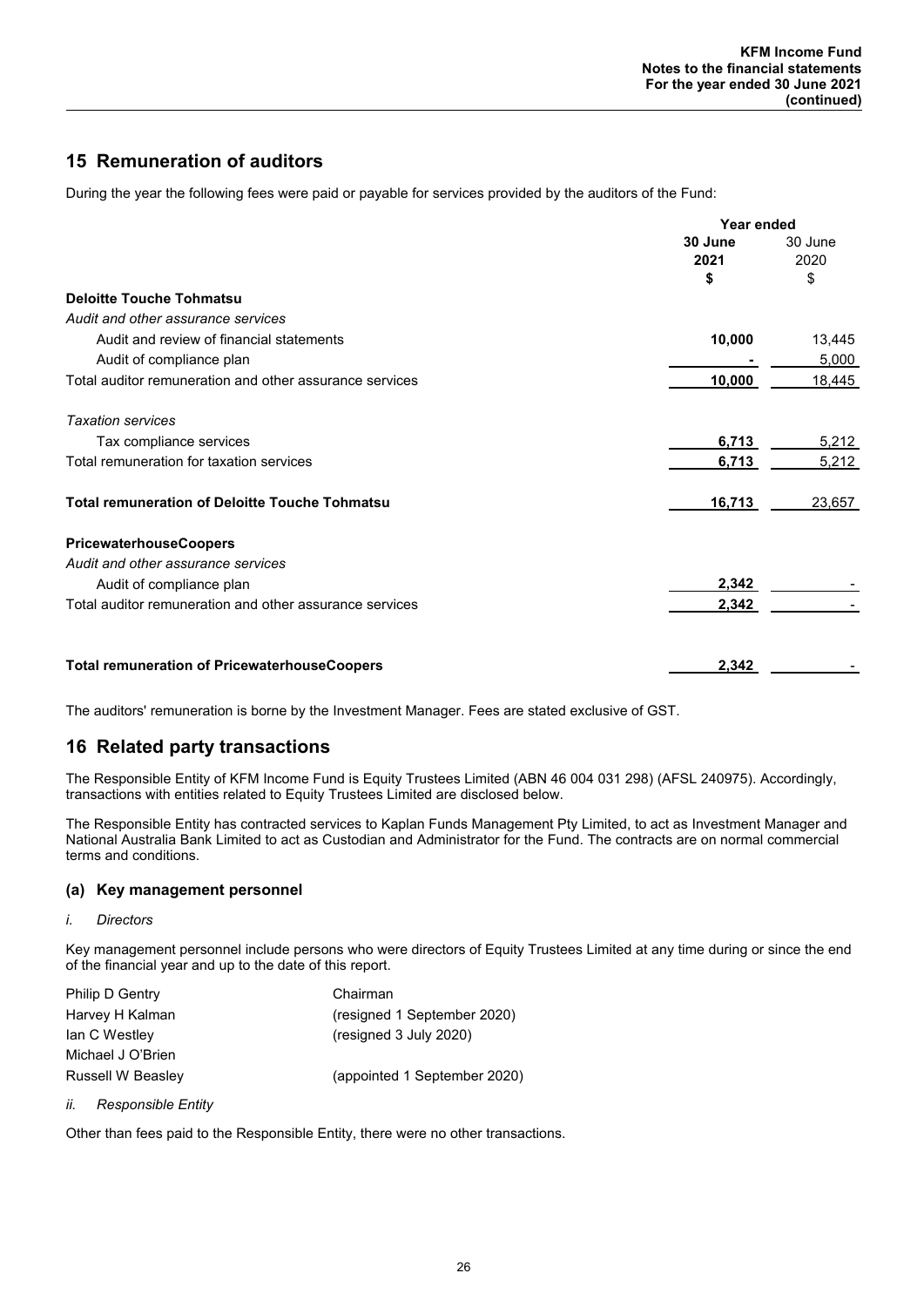# **16 Related party transactions (continued)**

### *iii. Other key management personnel*

There were no other key management personnel with responsibility for planning, directing and controlling activities of the Fund, directly or indirectly during the financial year.

### **(b) Transactions with key management personnel**

There were no transactions with key management personnel during the reporting period.

### **(c) Key management personnel unit holdings**

Key management personnel did not hold units in the Fund as at 30 June 2021 (30 June 2020: nil).

### **(d) Key management personnel compensation**

Key management personnel are paid by EQT Services Pty Ltd. Payments made from the Fund to Equity Trustees Limited do not include any amounts directly attributable to the compensation of key management personnel.

### **(e) Key management personnel loans**

The Fund has not made, guaranteed or secured, directly or indirectly, any loans to key management personnel or their personally related entities at any time during the reporting period.

### **(f) Other transactions within the Fund**

Apart from those details disclosed in this note, no key management personnel have entered into a material contract with the Fund during the financial year and there were no material contracts involving management personnel's interests existing at year end.

### **(g) Responsible Entity fees, Investment Manager's fees and other transactions**

Under the terms of the Fund's Constitution and Product Disclosure Statement for the Fund, the Responsible Entity and the Investment Manager are entitled to receive management fees. The Investment Manager is also entitled to a performance fee.

The transactions during the year and amounts payable as at year end between the Fund, the Responsible Entity and the Investment Manager were as follows:

|                                     |                 | Year ended            |  |
|-------------------------------------|-----------------|-----------------------|--|
|                                     | 30 June<br>2021 | 30 June<br>2020<br>\$ |  |
|                                     | \$              |                       |  |
| Management fees for the year        | 87,940          | 117,000               |  |
| Performance fees for the year       |                 | 226,562               |  |
| Management fees payable at year end | 28,465          | 24,566                |  |

There were no performance fees payable at 30 June 2021 and 30 June 2020.

For information on how management and performance fees are calculated please refer to the Fund's Product Disclosure Statement.

The management fees borne by the Fund are paid to the Investment Manager, who in turn provides the on-payment of the fees to the respective service providers. Expense recoveries include Responsible Entity fees, Custodian and Administrator fees and other expenses.

Investment management fees reimbursed represent monies put into the Fund to ensure that the Fund's overall management costs remain within that defined in the Product Disclosure Statement.

Equity Trustees Limited earned \$30,000 (2020: \$30,000) for Responsible Entity services to the Fund.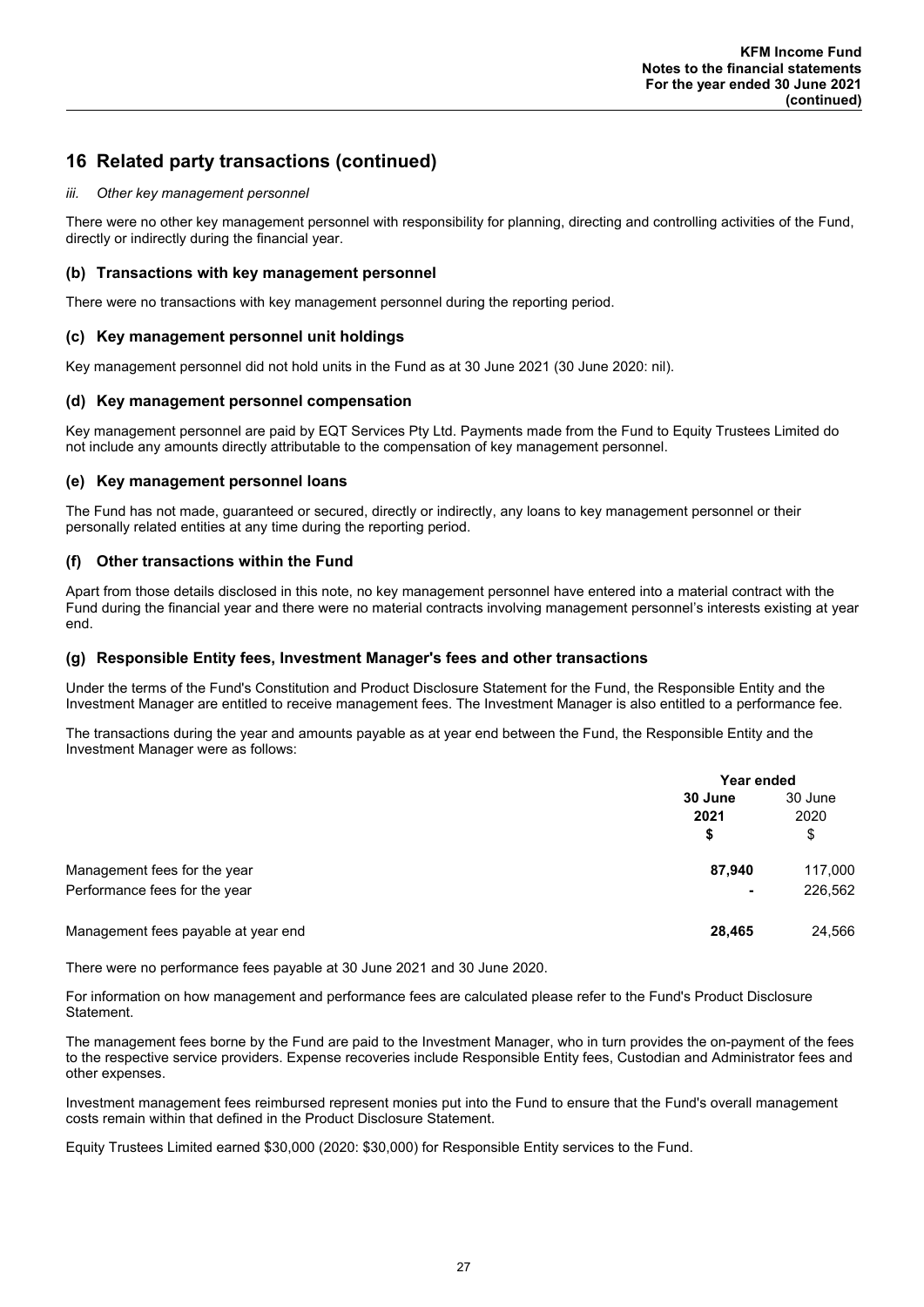# **16 Related party transactions (continued)**

### **(h) Related party unit holdings**

Parties related to the Fund (including Equity Trustees Limited, its related parties and other schemes managed by Equity Trustees Limited and the Investment Manager) held no units in the Fund as at 30 June 2021 (30 June 2020: nil).

### **(i) Investments**

The Fund did not hold any investments in Equity Trustees Limited or its related parties during the year (2020: nil).

# **17 Events occurring after the reporting period**

No significant events have occurred since the end of the year which would impact on the financial position of the Fund as disclosed in the statement of financial position as at 30 June 2021 or on the results and cash flows of the Fund for the year ended on that date.

### **18 Contingent assets and liabilities and commitments**

There were no outstanding contingent assets, liabilities or commitments as at 30 June 2021 and 30 June 2020.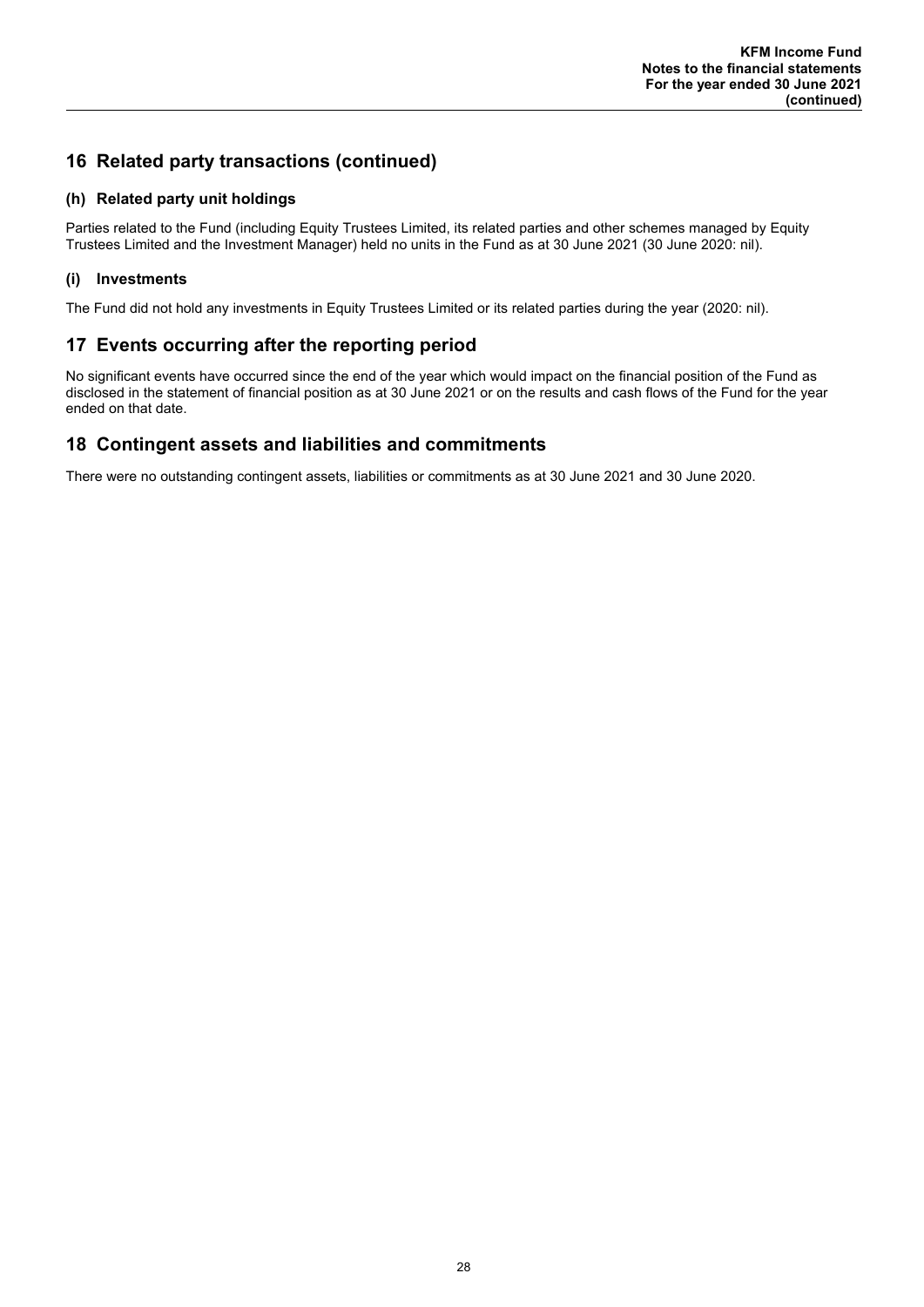# **Directors' declaration**

In the opinion of the directors of the Responsible Entity:

- (a) The financial statements and notes set out on pages 6 to 28 are in accordance with the *Corporations Act 2001*, including:
	- i. complying with Australian Accounting Standards, the *Corporations Regulations 2001* and other mandatory professional reporting requirements; and
	- ii. giving a true and fair view of the Fund's financial position as at 30 June 2021 and of its performance for the financial year ended on that date.
- (b) There are reasonable grounds to believe that the Fund will be able to pay its debts as and when they become due and payable; and
- (c) Note 2(a) confirms that the financial statements also comply with the International Financial Reporting Standards as issued by the International Accounting Standards Board.

This declaration is made in accordance with a resolution of the directors of Equity Trustees Limited through a delegated authority given by Equity Trustees Limited's Board.

Philip D Gentry Chairman

Melbourne 9 September 2021